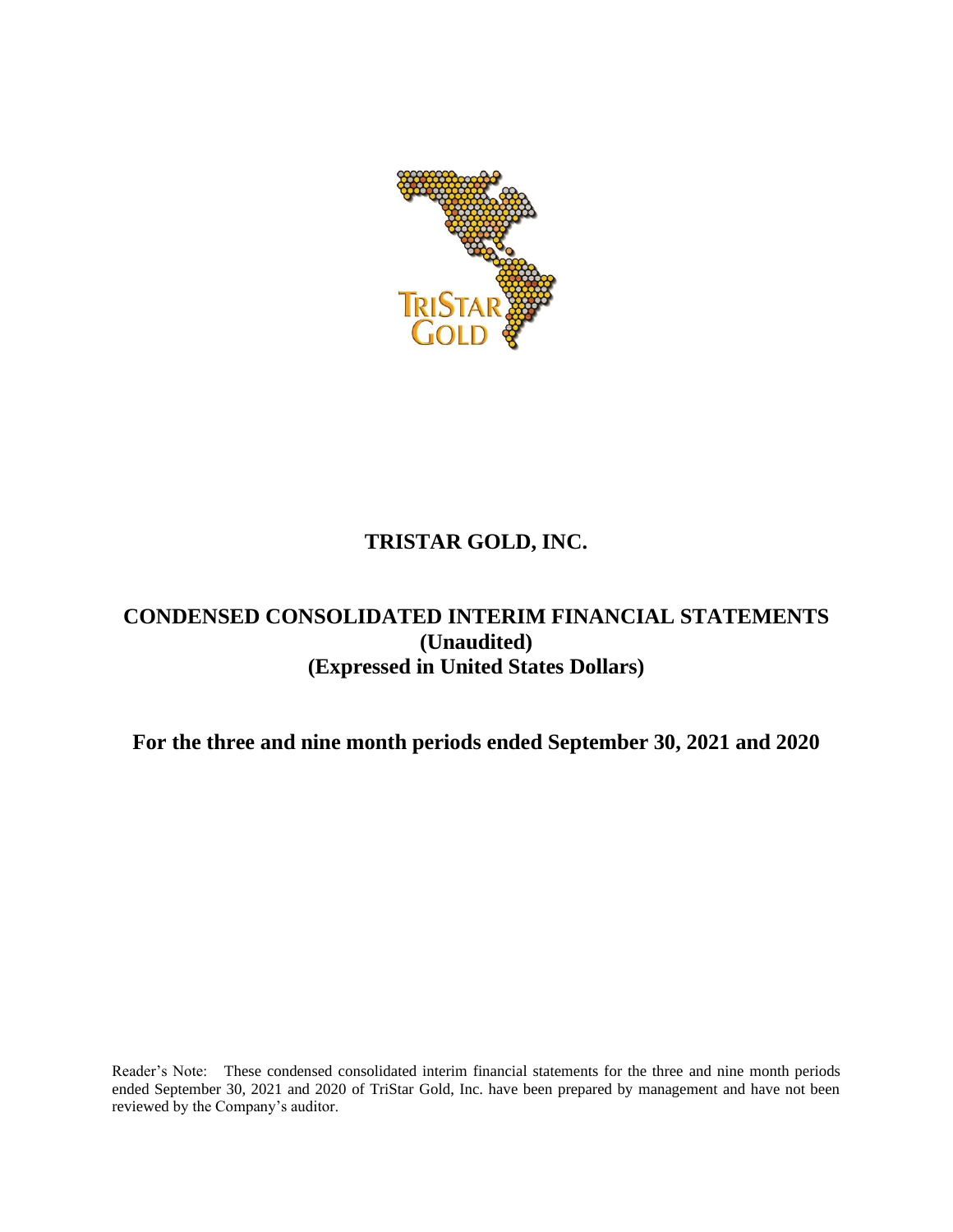## **TriStar Gold, Inc. Condensed Consolidated Interim Statements of Financial Position (Unaudited) (Expressed in United States Dollars)**

|                                                                                            | <b>September 30, 2021</b> | December 31, 2020 |              |
|--------------------------------------------------------------------------------------------|---------------------------|-------------------|--------------|
| <b>Assets</b>                                                                              |                           |                   |              |
| Current assets:                                                                            |                           |                   |              |
| Cash and cash equivalents (Note 6)                                                         | \$<br>6,237,101           | \$                | 10,022,590   |
| Accounts receivable                                                                        | 9,709                     |                   | 25,570       |
| Prepaid expenses                                                                           | 141,775                   |                   | 158,469      |
| Total current assets                                                                       | 6,388,585                 |                   | 10,206,629   |
| Non-current assets:                                                                        |                           |                   |              |
| Mineral properties and deferred expenditures (Note 7)                                      | 21,433,007                |                   | 18,985,590   |
| Plant and equipment, net (Note 8)                                                          | 18,951                    |                   | 42,686       |
| Total non-current assets                                                                   | 21,451,958                |                   | 19,028,276   |
| <b>Total assets</b>                                                                        | \$<br>27,840,543          | \$                | 29,234,905   |
| Liabilities and Shareholders' equity                                                       |                           |                   |              |
| Current liabilities:                                                                       |                           |                   |              |
| Accounts payable and accrued liabilities                                                   | \$<br>233,609             | \$                | 528,711      |
| Total current liabilities                                                                  | 233,609                   |                   | 528,711      |
| Non-current liabilities:                                                                   |                           |                   |              |
| Provisions (Note 9)                                                                        | 231,883                   |                   | 233,205      |
| Warrants liability (Note 10)                                                               | 3,136,517                 |                   | 3,212,827    |
| Total non-current liabilities                                                              | 3,368,400                 |                   | 3,446,032    |
| <b>Total liabilities</b>                                                                   | 3,602,009                 |                   | 3,974,743    |
| Shareholders' equity:                                                                      |                           |                   |              |
| Share capital (Note 11)                                                                    | 52,412,971                |                   | 52,356,302   |
| Capital reserve (Note 11, Note 13, Note 14 and Note 17)                                    | 3,946,113                 |                   | 3,864,330    |
| Accumulated deficit                                                                        | (32, 120, 550)            |                   | (30,960,470) |
| Total shareholders' equity                                                                 | 24,238,534                |                   | 25,260,162   |
| Total liabilities and shareholders' equity                                                 | \$<br>27,840,543          | \$                | 29,234,905   |
| Nature of Operations and Going Concern (Note 2)<br>Commitments and Contingencies (Note 18) |                           |                   |              |

*See accompanying notes which are an integral part of these condensed consolidated interim financial statements.*

Approved on behalf of the Board of Directors. Director: "Mark E. Jones, III"

Director: "Nicholas Appleyard"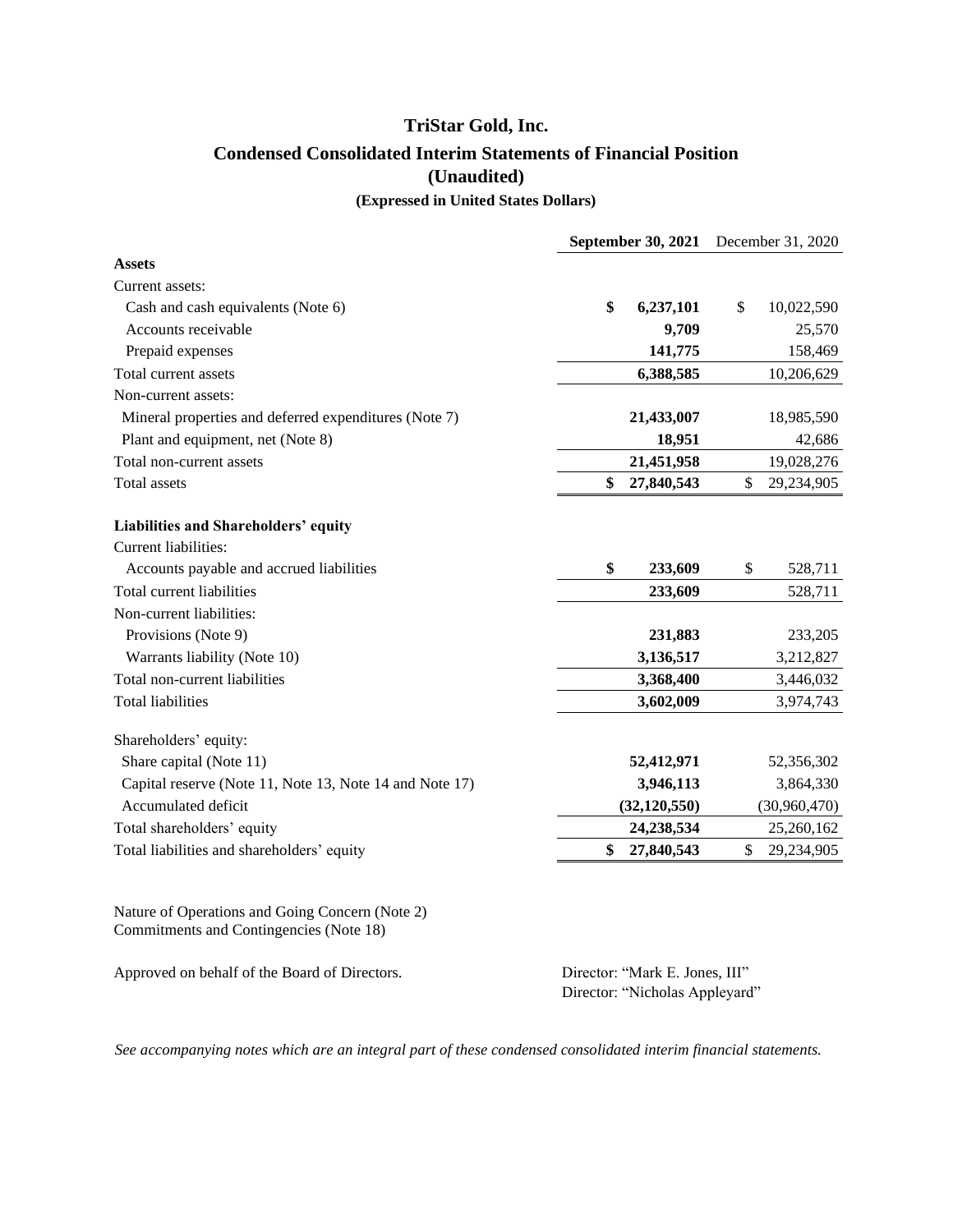# **Condensed Consolidated Interim Statements of Comprehensive Loss (Unaudited)**

**(Expressed in United States Dollars)**

|                                                                              | Three months ended    |                       | Nine months ended     |                       |
|------------------------------------------------------------------------------|-----------------------|-----------------------|-----------------------|-----------------------|
|                                                                              | September 30,<br>2021 | September 30,<br>2020 | September 30,<br>2021 | September 30,<br>2020 |
| Expenses:                                                                    |                       |                       |                       |                       |
| General and administrative (Note 9, Note 15 and<br>Note $17$ )               | \$<br>296,208         | \$<br>344,166         | \$<br>1,273,991       | \$<br>1,014,600       |
| Foreign exchange (gain) losses                                               | 78,641                | (171, 948)            | (35, 861)             | (193, 428)            |
|                                                                              | 374,849               | 172,218               | 1,238,130             | 821,172               |
| Other income (expenses):                                                     |                       |                       |                       |                       |
| Warrants liability fair value change (Note 10)                               | (385, 631)            | 157,153               | 73,392                | (1,823,137)           |
| Bank charges                                                                 | (1, 393)              | (1,685)               | (4,700)               | (4, 859)              |
| Loss on equipment disposal (Note 8)                                          |                       | (202)                 |                       | (202)                 |
| Interest income                                                              | 1,893                 | 17,228                | 9,358                 | 55,964                |
|                                                                              | (385, 131)            | 172,494               | 78,050                | (1,772,234)           |
| Net income (loss) and comprehensive income<br>(loss) for the period          | \$<br>(759,980)       | \$<br>276             | \$<br>(1,160,080)     | (2,593,406)<br>S      |
| Basic and diluted income (loss) per share (Note 16)                          | \$<br>(0.00)          | \$<br>0.00            | \$<br>(0.00)          | \$<br>(0.01)          |
| Basic and diluted weighted-average number of<br>shares outstanding (Note 16) | 229,960,372           | 222,008,830           | 229,932,625           | 202,561,023           |

*See accompanying notes which are an integral part of these condensed consolidated interim financial statements.*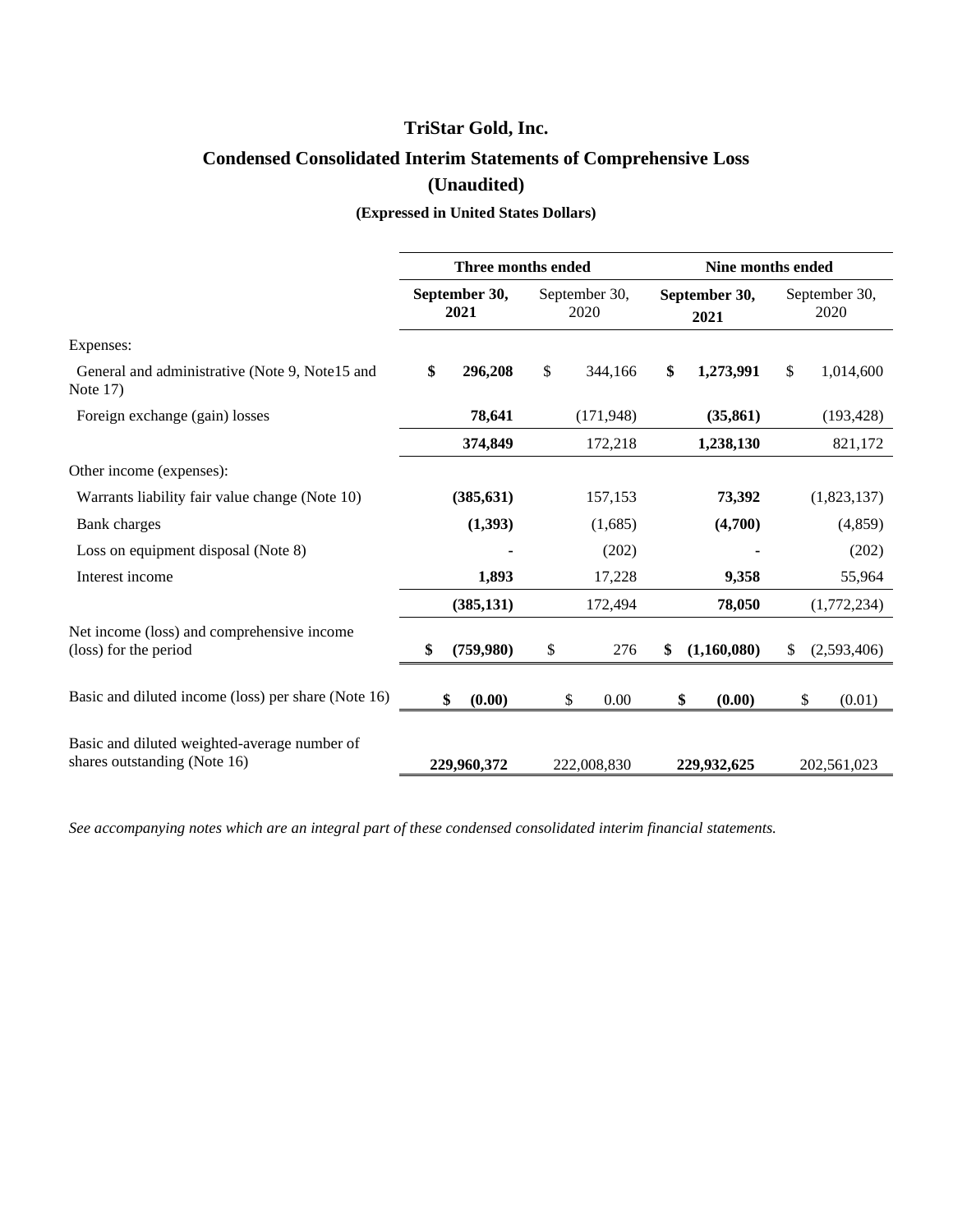# **Condensed Consolidated Interim Statements of Changes in Shareholders' Equity (Unaudited)**

**(Expressed in United States Dollars)**

|                                                                  |             | <b>Common Shares</b>     | Capital                  | Deficit and<br>Accumulated<br><b>Other</b><br>Comprehensive | <b>Total</b><br>Shareholders' |  |
|------------------------------------------------------------------|-------------|--------------------------|--------------------------|-------------------------------------------------------------|-------------------------------|--|
|                                                                  | Number      | Amount                   | <b>Reserve</b>           | Loss                                                        | <b>Equity</b>                 |  |
| <b>Balance at December 31, 2020</b>                              | 229,685,372 | \$52,356,302             | \$3,864,330              | \$ (30,960,470)                                             | \$25,260,162                  |  |
| Shares issued on exercise of warrants (Note 10 and Note 11)      | 275,000     | 56,669                   |                          |                                                             | 56,669                        |  |
| Stock-based compensation (Note 11, Note 13, Note 14 and Note 17) |             | $\overline{\phantom{a}}$ | 81.783                   |                                                             | 81,783                        |  |
| Net loss and comprehensive loss for the period                   | -           |                          | $\overline{\phantom{0}}$ | (1,160,080)                                                 | (1,160,080)                   |  |
| <b>Balance at September 30, 2021</b>                             | 229,960,372 | \$52,412,971             | \$3,946,113              | \$ (32,120,550)                                             | \$24,238,534                  |  |

|                                                                |                      |              |             | Deficit and<br>Accumulated |                        |
|----------------------------------------------------------------|----------------------|--------------|-------------|----------------------------|------------------------|
|                                                                | <b>Common Shares</b> |              | Capital     | Other<br>Comprehensive     | Total<br>Shareholders' |
|                                                                | Number               | Amount       | Reserve     | Loss                       | Equity                 |
| Balance at December 31, 2019                                   | 189.954.440          | \$45,072,223 | \$4,791,167 | \$ (30,835,196)            | \$19,028,194           |
| Shares issued in financing; net of share issue costs (Note 11) | 30,705,000           | 4,496,496    |             |                            | 4,496,496              |
| Shares issued on exercise of options (Note 11 and Note 13)     | 4,570,000            | 1,549,318    | (903, 196)  | $\overline{\phantom{a}}$   | 646,122                |
| Shares issued on exercise of warrants (Note 10 and Note 11)    | 2,938,182            | 862,762      |             | $\overline{\phantom{a}}$   | 862,762                |
| Stock-based compensation (Note 11, Note 13 and Note 14)        |                      |              | 18,872      |                            | 18,872                 |
| Net loss and comprehensive loss for the period                 |                      |              |             | (2,593,406)                | (2,593,406)            |
| Balance at September 30, 2020                                  | 228, 167, 622        | \$51,980,799 | \$3,906,843 | \$ (33,428,602)            | \$22,459,040           |

*See accompanying notes which are an integral part of these condensed consolidated interim financial statements.*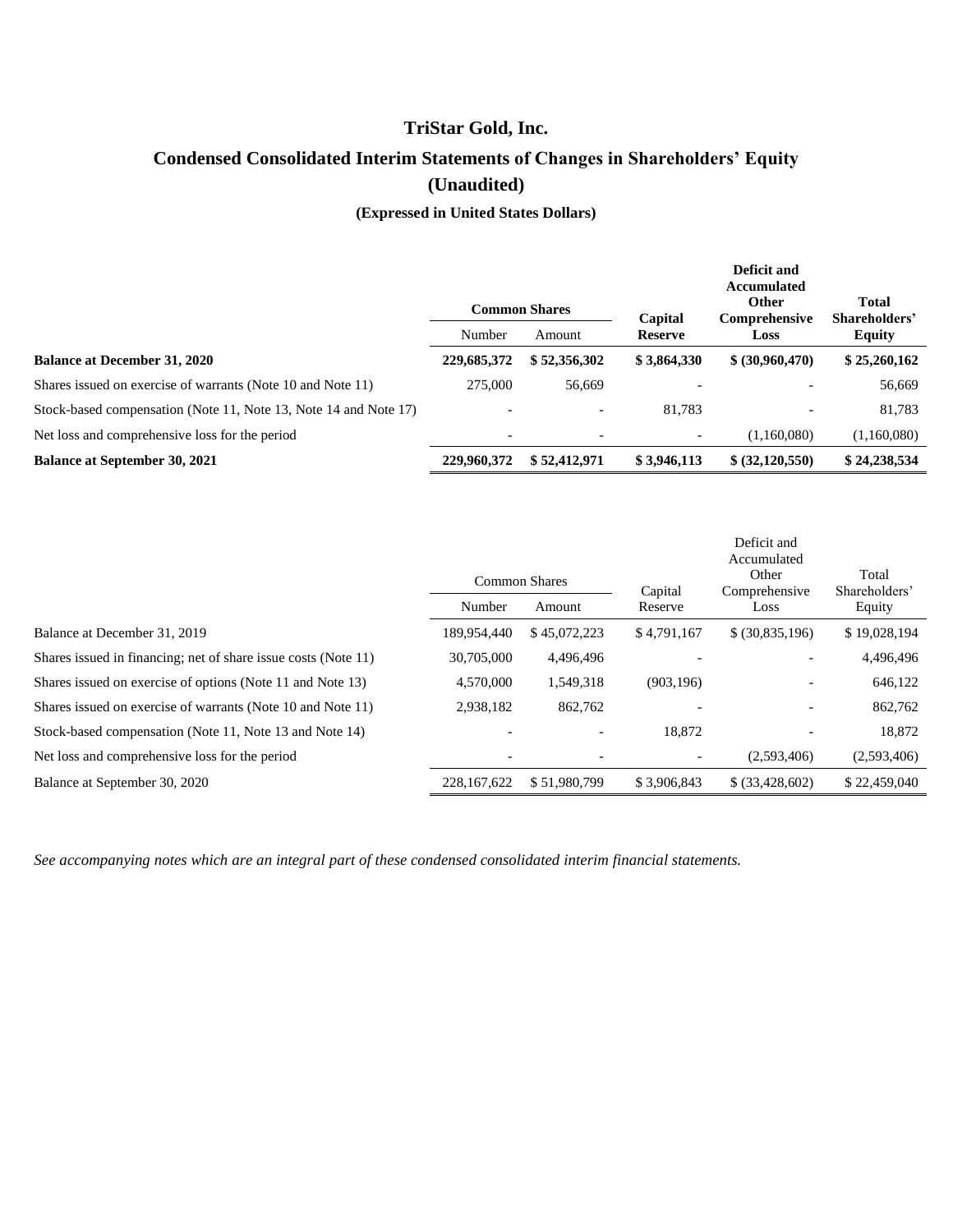# **TriStar Gold, Inc. Condensed Consolidated Interim Statements of Cash Flows (Unaudited)**

## **(Expressed in United States Dollars)**

|                                                                                              |                       | For the three months ended | For the nine months ended |                       |  |  |
|----------------------------------------------------------------------------------------------|-----------------------|----------------------------|---------------------------|-----------------------|--|--|
|                                                                                              | September 30,<br>2021 | September 30,<br>2020      | September 30,<br>2021     | September 30,<br>2020 |  |  |
| <b>Operating activities</b>                                                                  |                       |                            |                           |                       |  |  |
| Net income (loss) for the period                                                             | \$<br>(759,980)       | \$<br>276                  | (1,160,080)<br>\$         | \$ (2,593,406)        |  |  |
| Adjustments to reconcile net loss to net cash provided by<br>(used in) operating activities: |                       |                            |                           |                       |  |  |
| Depreciation (Note 8)                                                                        | 345                   | 383                        | 1,135                     | 1,368                 |  |  |
| Stock-based compensation (Note 11, Note 13 and Note 14)                                      |                       |                            | 81,783                    | 18,872                |  |  |
| Warrants liability fair value change (Note 10)                                               | 385,631               | (157, 153)                 | (73, 392)                 | 1,823,137             |  |  |
| Disposal of equipment net value (Note 8)                                                     |                       | 202                        |                           | 202                   |  |  |
| Changes in non-cash operating working capital:                                               |                       |                            |                           |                       |  |  |
| Accounts receivable                                                                          | 4,988                 | 30,417                     | 15,861                    | (4,738)               |  |  |
| Prepaid expenses                                                                             | (8, 497)              | (852)                      | 16,694                    | 100,981               |  |  |
| Accounts payable and accrued liabilities                                                     | (19, 281)             | 77,178                     | (295, 103)                | (353, 191)            |  |  |
| Provisions (Note 9)                                                                          | (22, 942)             | (7,046)                    | (1,322)                   | (81, 820)             |  |  |
| Net cash used in operating activities                                                        | (419,736)             | (56, 595)                  | (1, 414, 424)             | (1,088,595)           |  |  |
| <b>Investing activities</b>                                                                  |                       |                            |                           |                       |  |  |
| Mineral properties acquisition and exploration (Note 7)                                      | (798, 127)            | (607, 735)                 | (2,410,895)               | (2,570,295)           |  |  |
| Purchase of equipment (Note 8)                                                               | (2,971)               | (2,480)                    | (13, 922)                 | (8,943)               |  |  |
| Net cash used in investing activities                                                        | (801,098)             | (610, 215)                 | (2,424,817)               | (2,579,238)           |  |  |
| <b>Financing activities</b>                                                                  |                       |                            |                           |                       |  |  |
| Net proceeds from financing (Note 11)                                                        |                       | 6,186,505                  |                           | 6,186,505             |  |  |
| Net proceeds from exercise of options (Note 11 and Note 13)                                  |                       | 155,095                    |                           | 646,122               |  |  |
| Net proceeds from exercise of warrants (Note 10 and Note 11)                                 |                       | 705,064                    | 53,752                    | 742,679               |  |  |
| Proceeds from sale of Royalty (Note 7)                                                       |                       |                            |                           | 1,500,000             |  |  |
| Net cash provided by financing activities                                                    | ä,                    | 7,046,664                  | 53,752                    | 9,075,306             |  |  |
| Net increase (decrease) in cash and cash equivalents                                         | (1,220,834)           | 6,379,854                  | (3,785,489)               | 5,407,473             |  |  |
| Cash and cash equivalents, beginning of period                                               | 7,457,935             | 4,568,748                  | 10,022,590                | 5,541,129             |  |  |
| Cash and cash equivalents, end of period                                                     | \$<br>6,237,101       | \$<br>10,948,602           | \$<br>6,237,101           | \$<br>10,948,602      |  |  |

*See accompanying notes which are an integral part of these condensed consolidated interim financial statements.*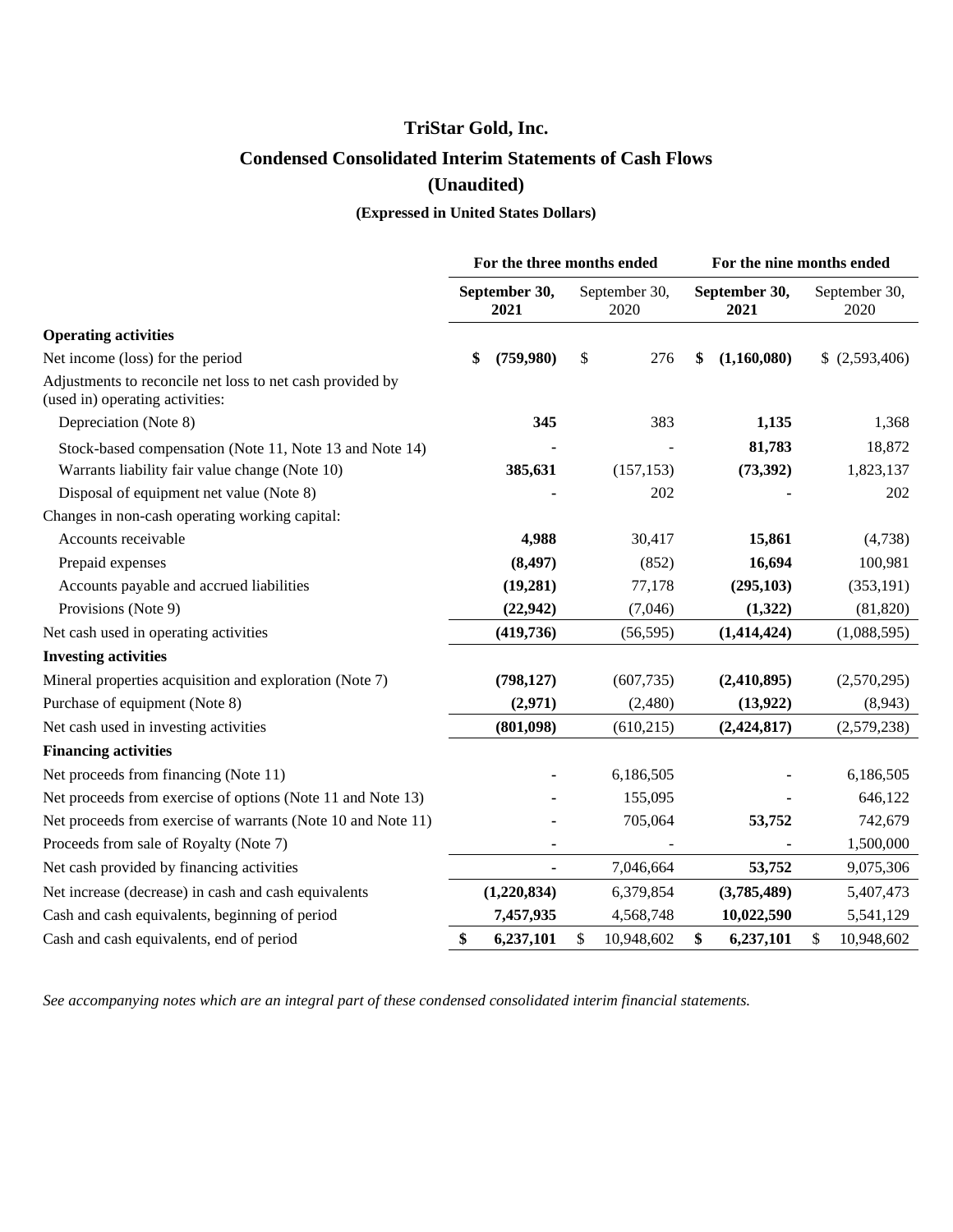#### **Notes to the Condensed Consolidated Interim Financial Statements (Unaudited) (Expressed in United States Dollars)**

#### **For the three and nine month periods ended September 30, 2021 and 2020**

#### **1. Corporate Information**

TriStar Gold, Inc. ("TriStar" or the "Company") was incorporated on May 21, 2010, in British Columbia, Canada. The Company is listed on the TSX Venture Exchange ("TSX"), under the symbol TSG.V and on the OTCQX, under the symbol TSGZF. The address of the Company's corporate office and principal place of business is 7950 E Acoma Drive, Suite 209, Scottsdale, Arizona, United States, 85260.

TriStar was created to hold certain existing Brazauro Resources Corporation ("Brazauro") assets as a result of an Arrangement Agreement (the "Arrangement") between Brazauro and Eldorado Gold Corporation ("Eldorado"). Under the "spin out" Arrangement Brazauro transferred certain Brazilian mineral exploration properties and Eldorado provided a cash contribution for working capital of \$10 million to TriStar. The completion of the Arrangement occurred on July 20, 2010.

#### **2. Nature of Operations and Going Concern**

TriStar's primary business focus is the acquisition, exploration and development of precious metal prospects in the Americas, including its current focus on advancing the exploration success of Castelo de Sonhos ("CDS") located in the Tapajós Gold District of Brazil's northerly Pará State. The Company is concentrating its exploration activities on the CDS property because the Company believes CDS has the potential to host several million ounces of gold.

The Company's current properties are in the exploration stage and have not yet been proven to be commercially developable. The continued operations of the Company and the recoverability of the amounts shown for mineral property are dependent upon the existence of economically recoverable mineral reserves, the ability of the Company to obtain necessary financing to complete the exploration and development of such properties, and the future profitable production from or disposition of such properties.

The Company has no source of revenue. Its ability to continue as a going concern and meet its commitments as they become due, including completion of the exploration and development of its mineral property interests and to meet its general and administrative expenses, is dependent on the Company's ability to obtain the necessary financing. The Company relies primarily on the sale of its treasury securities to fund its operations and the Company's cash position is currently sufficient to maintain its planned operations for the remainder of 2021 and beyond. Management may raise additional capital to finance operations and expected growth. Although the Company has been successful in raising funds in the past, there can be no assurance that adequate funding will be available in the future, or available under terms favorable to the Company.

For the three month period ended September 30, 2021, the Company reported a net loss of \$759,980 (September 30, 2020: net income \$276). The Company's accumulated deficit at September 30, 2021, was \$32,120,550 (December 31, 2020: \$30,960,470). The unaudited condensed consolidated interim financial statements ("consolidated financial statements") have been prepared by management in accordance with International Financial Reporting Standards ("IFRS") applicable to a going concern, which assumes that the Company will be able to meet its obligations and continue its operations for one year, adverse financial conditions may cast substantial doubt upon the validity of this assumption.

These consolidated financial statements do not include any additional adjustments to the recoverability and classification of certain recorded asset amounts, classification of certain liabilities and changes to the Condensed Consolidated Interim Statements of Comprehensive Loss that may be necessary if the Company was unable to continue as a going concern.

#### **3. Basis of Presentation**

#### **Statement of Compliance**

The consolidated financial statements for the three and nine month periods ended September 30, 2021 and 2020 have been prepared in accordance with IAS 34, *Interim Financial Reporting* ("IAS 34"). Accordingly, certain information and disclosures normally included in annual financial statements prepared in accordance with IFRS, as issued by the International Accounting Standards Board ("IASB") in effect at September 30, 2021, have been omitted or condensed.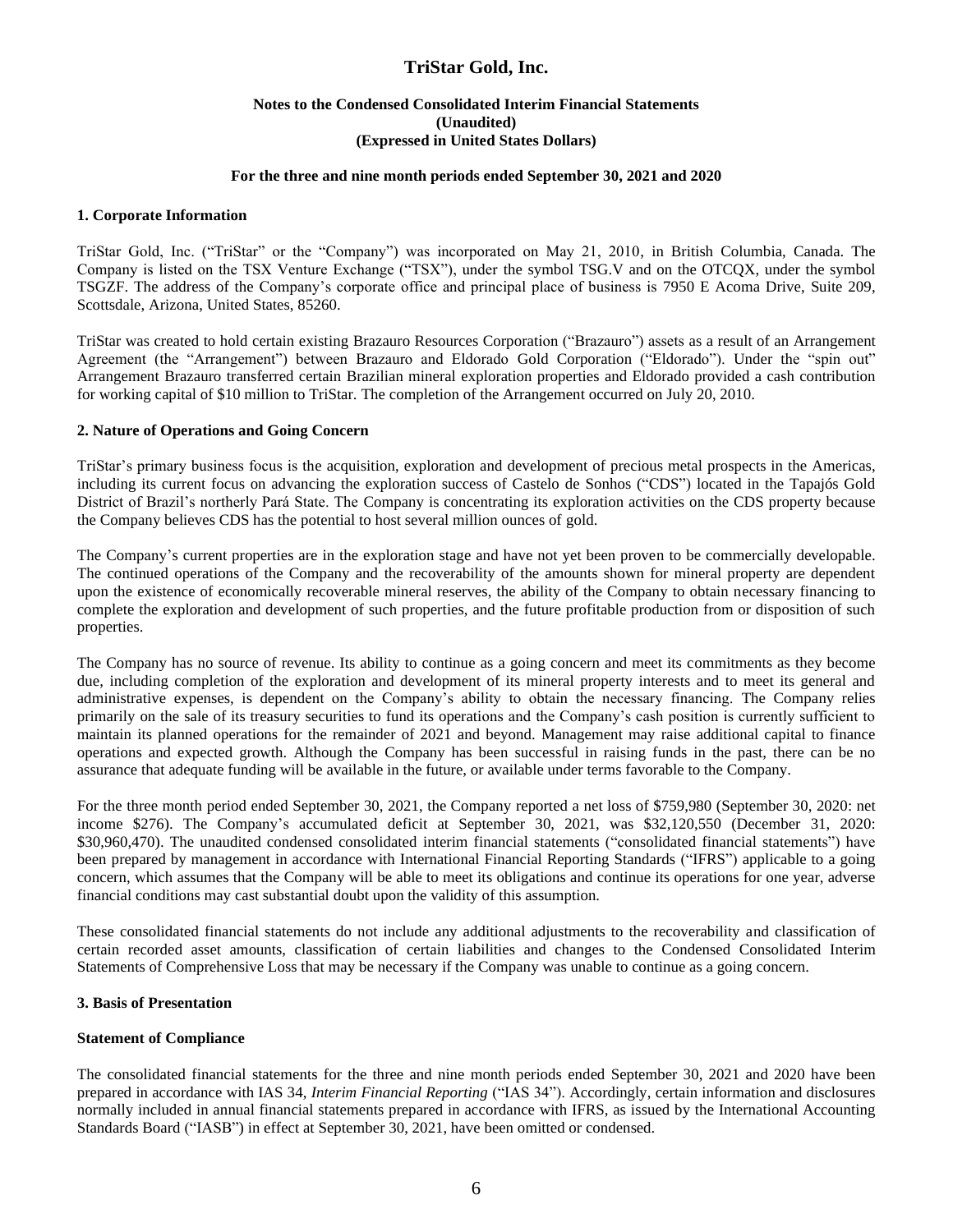#### **Notes to the Condensed Consolidated Interim Financial Statements (Unaudited) (Expressed in United States Dollars)**

#### **For the three and nine month periods ended September 30, 2021 and 2020**

#### **3. Basis of Presentation (continued)**

These consolidated financial statements were authorized for issuance by the Board of Directors of the Company on November 23, 2021.

#### **Basis of measurement**

These consolidated financial statements have been prepared on a historical cost basis, as modified by the revaluation of available-for-sale financial assets, and financial assets and financial liabilities at fair value through profit or loss. These consolidated financial statements are presented in United States dollars ("U.S. dollars"), unless otherwise noted.

#### **4. Significant Accounting Policies**

These consolidated financial statements have been prepared on the basis of accounting policies and methods of computation consistent with those applied in the Company's December 31, 2020, audited annual consolidated financial statements. The accompanying unaudited condensed consolidated interim financial statements should be read in conjunction with the Company's audited consolidated financial statements for the year ended December 31, 2020.

#### **5. Critical Accounting Judgments and Key sources of estimation uncertainty**

The preparation of the Company's condensed consolidated interim financial statements in conformity with IFRS requires management to make estimates based on assumptions about future events that affect the reported amount of assets and liabilities and disclosures of contingent assets or liabilities at the date of the financial statements, and the reported amounts of income and expenses during the reported periods.

The estimates and associated assumptions are based upon historical experience and various other factors that are believed to be reasonable under the circumstances, the results of which form the basis of making judgments about carrying values of assets and liabilities that are not readily apparent from other sources. Actual results could differ from those estimates.

The estimates and underlying assumptions are reviewed on an on-going basis. Revisions to accounting estimates are recognized prospectively in the period in which the estimate is revised.

Material areas that require estimates and assumptions as the basis for determining the reported amounts include, but are not limited to, the following:

*Going concern.* Management considers whether there exists any events or conditions that may cast doubt on the Company's ability to continue as a going concern. Considerations take into account all available information about the future including the availability of debt and equity financing as well as the Company's working capital balance and future cash commitments.

*Functional currency.* The functional currency of each of the Company's entities is measured using the currency of the primary economic environment in which that entity operates. The functional currency of all entities within the group is the U.S. dollar. Functional currency of each of the entities was determined based on the currency that mainly influences sales prices for goods and services, labor, material and other costs and the currency in which funds from financing activities are generated.

*Impairment of assets.* Management assesses each cash generating unit ("CGU") at each reporting period to determine whether any indication of impairment exists. In addition, management assesses a CGU for impairment if events or changes in circumstances indicate that the carrying value may not be recoverable. Where an indicator of impairment exists, a formal estimate of the recoverable amount is made which is considered to be the higher of the fair value less costs to sell and its value in use. These assessments require the use of estimates and assumptions such as future capital requirements and assessments of preliminary assay results. Fair value is determined as the amount that could be obtained from the sale of the asset in an arm'slength transaction between knowledgeable and willing parties.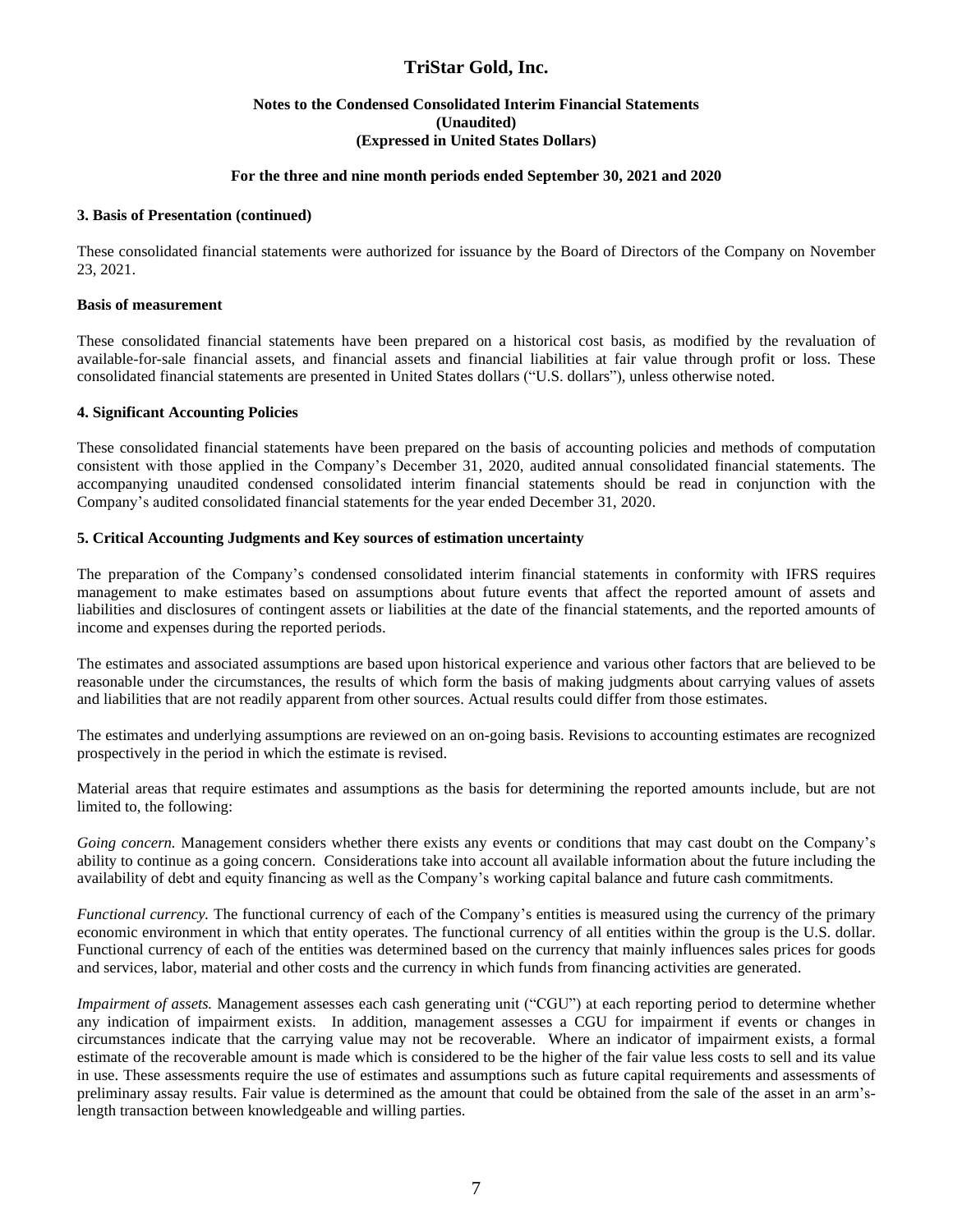#### **Notes to the Condensed Consolidated Interim Financial Statements (Unaudited) (Expressed in United States Dollars)**

#### **For the three and nine month periods ended September 30, 2021 and 2020**

#### **5. Critical Accounting Judgments and Key Sources of Estimation Uncertainty (continued)**

*Fair value of derivative financial instruments (Warrants Liability).* Management assesses the fair value of the Company's financial derivatives in accordance with the accounting policy stated in Note 4 to the consolidated audited financial statements. Fair values of warrants have been measured using the Black-Scholes model, taking into account the terms and conditions upon which the warrants are granted. These calculations require the use of estimates and assumptions. Changes in assumptions concerning volatilities, interest rates and expected life could have significant impact on the fair valuation attributed to the Company's financial derivatives. When these assumptions change or become known in the future, such differences will impact asset and liability carrying values in the period in which they change or become known.

*Fair value of stock options and stock-based compensation.* Management assesses the fair value of stock options granted in accordance with the accounting policy stated in Note 4 to the consolidated audited financial statements. The fair value of the options granted is measured using the Black-Scholes model, taking into account the terms and conditions upon which the options are granted. Changes in assumptions concerning volatilities, interest rates and expected life could have significant impact on the fair valuation attributed to the Company's stock options.

*Mineral resources.* The Company estimates its measured and indicated and inferred mineral resources for Castelo de Sonhos based upon information compiled by Qualified Persons, as defined in National Instrument 43-101. Information relative to geological data on the size, depth, grade and shape of the mineralized body requires complex geological and geo-statistical judgements to interpret data, which judgements themselves contain significant estimates and assumptions.

Changes in the measured and indicated and inferred mineral resources may impact the carrying value of mineral properties and deferred expenditures.

*Uncertainty due to COVID-19.* The duration and full financial effect of the COVID-19 pandemic is unknown at this time, as are the measures taken by governments, the Company or others to attempt to reduce the spread of COVID-19. Any estimate of the length and severity of these developments is therefore subject to significant uncertainty, and accordingly estimates of the extent to which the COVID-19 may materially and adversely affect the Company's operations, financial results and condition in future periods are also subject to significant uncertainty. To the extent that inputs and assumptions used as at September 30, 2021 to arrive at accounting estimates and asset values have changed during the period, whether as a result of the COVID-19 or otherwise, the changes have been considered and reflected, where appropriate, in the consolidated financial statements. These inputs and assumptions relate to, among other things, interest rates, foreign exchange rates, cost of capital, commodity prices, and the amount and timing of future cash flows, while accounting judgments take into consideration the business and economic uncertainties caused by the COVID-19 and by the future response of governments, the Company and others to those uncertainties. In the current environment, the inputs and assumptions and judgements are subject to greater variability than normal, which could in the future significantly affect judgments, estimates and assumptions made by management as they relate to potential impact of the COVID-19 on various financial accounts and note disclosures and could lead to a material adjustment to the carrying value of the assets or liabilities affected. The impact of current uncertainty on judgments, estimates and assumptions extends but is not limited to the Company's valuation of the long-term assets (including the assessment for impairment and impairment reversal), estimation of reclamation provisions, estimation of mineral reserves and mineral resources, and estimation of income and mining taxes. Actual results may differ materially from these estimates.

#### **6. Cash and Cash Equivalents**

Cash and cash equivalents include:

|                                              | <b>Balance at</b><br><b>September 30, 2021</b> | <b>Balance at</b><br><b>December 31, 2020</b> |                      |  |  |
|----------------------------------------------|------------------------------------------------|-----------------------------------------------|----------------------|--|--|
| Cash:<br>Cash at bank<br>Investment accounts | 153,437<br>6,083,664                           |                                               | 937.777<br>9,084,813 |  |  |
| Total                                        | 6.237.101                                      |                                               | 10.022.590           |  |  |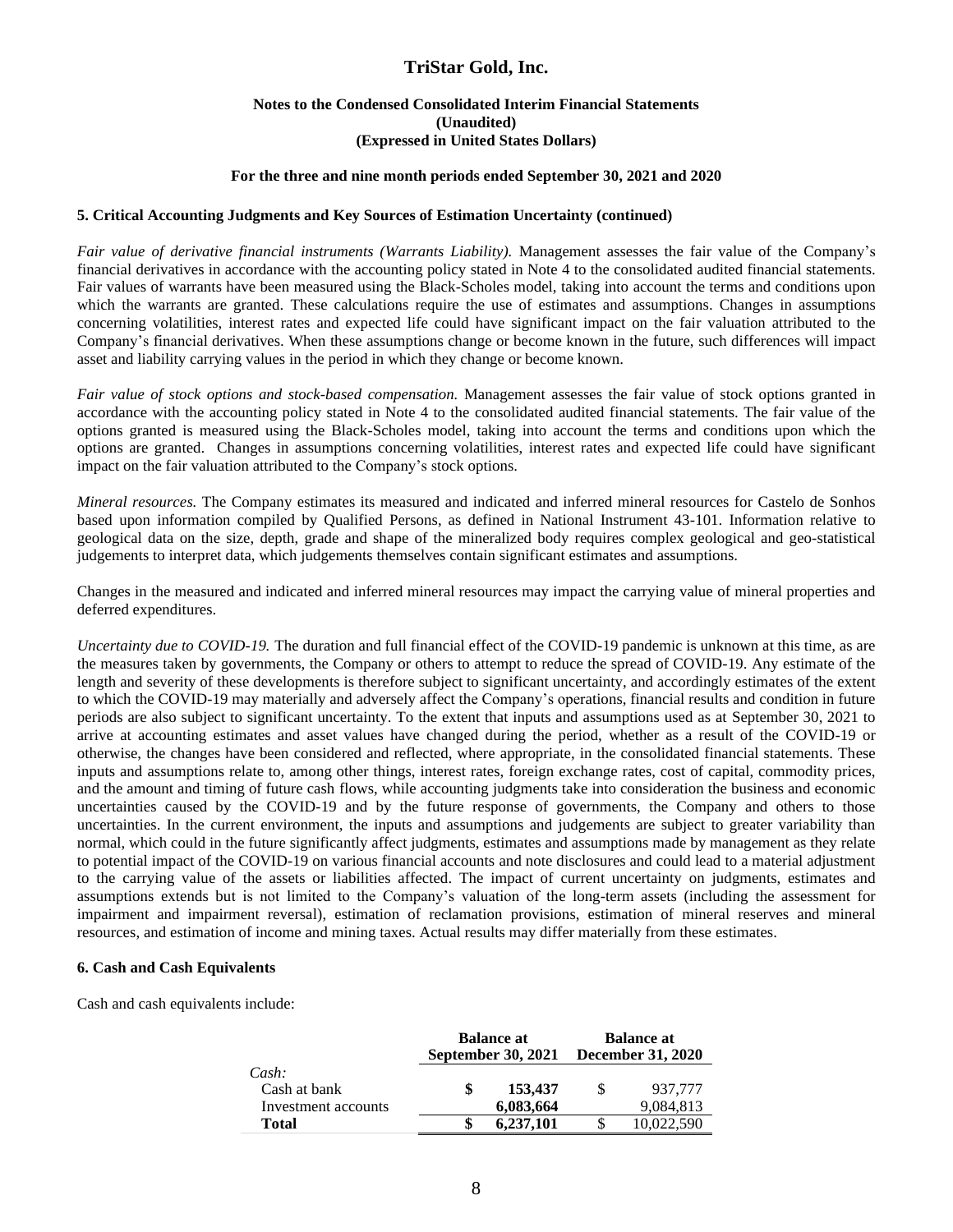#### **Notes to the Condensed Consolidated Interim Financial Statements (Unaudited) (Expressed in United States Dollars)**

#### **For the three and nine month periods ended September 30, 2021 and 2020**

#### **6. Cash and Cash Equivalents (continued)**

As at September 30, 2021 the investment accounts include saving accounts with a balance of \$2,944,064 (December 31, 2020: \$1,157,813) and Redeemable Short Term Investment Certificates with a balance of \$3,139,600 (December 31, 2020: \$7,927,000) with annual interest rates between 0.10% and 0.25% (December 31, 2020: between 0.10% and 1.25%) and maturity date of less than a year.

#### **7. Mineral Properties and Deferred Expenditures**

Although the Company has taken steps to verify title to mineral properties in which it has an interest, these procedures cannot guarantee the Company's title to all of its properties. Such properties may be subject to prior mineral rights applications with priority, prior unregistered agreements or transfers or indigenous land claims, and title may be affected by undetected defects. Certain of the mineral rights held by the Company are held under applications for mineral rights or renewal of mineral rights and, until final approval of such applications is received, the Company's rights to such mineral rights may not materialize and the exact boundaries of the Company's properties may be subject to adjustment. The Company does not maintain title insurance on its properties.

#### **Castelo de Sonhos Property (Brazil)**

On November 9, 2010, the Company entered into an agreement with a third-party vendor to acquire 100% of the mineral rights to the Castelo de Sonhos property in Brazil. Pursuant to this agreement and subsequent amendments (three such amendments were agreed to), between 2010 and 2016, the Company made monetary payments totaling \$2,750,000 and issued the vendors a total of 2,000,000 common shares of the Company.

All agreed fixed price payments have been made. However, under the Second Amending Agreement, the Company agreed to pay the vendor \$3,600,000 out of production from the property over and above its royalty. At its option, TriStar may pay to the vendor \$1,500,000 on or prior to the making of a construction decision in lieu of the payment out of production.

Under the original agreement, the vendors had the right to receive a payment equal to \$1.00 per ounce should a gold deposit with proven and probable reserves in excess of 1 million troy ounces be identified and the property owner will retain a 2% Net Smelter Return ("NSR") royalty, half of which can be purchased by TriStar (purchase right subsequently transferred to Royal Gold) at any time and which amount will be calculated based on the proven and probable reserves identified by a feasibility study.

On August 2, 2019, the Company, through its subsidiary Mineracao Castelo de Sonhos Ltda., entered into a Royalty Agreement with RG Royalties, LLC ("RG"), a subsidiary of Royal Gold, Inc. Under the Royalty Agreement TriStar will sell and grant to RG a newly created 1.5% NSR royalty (incrementally earned pro-rata with the funding schedule) on the CDS property for the purchase price of \$7,250,000. Additionally, as part of the agreement, for a total consideration of \$250,000 the Company has granted International Royalty Corporation ("IRC"), a wholly-owned subsidiary of RG, a total of 19,640,000 common share purchase warrants (issued pro-rata with the funding schedule), each entitling IRC to purchase one common share of TriStar Gold Inc. at an exercise price of Can\$0.25 per common share for a period of five years. All payments have been received pursuant to this agreement.

Mineral properties and deferred expenditures were as follows:

|                                                                         |   | <b>Balance at</b><br><b>December 31, 2020</b> | <b>Additions</b> | <b>Sale of Royalty</b> | <b>Balance at</b><br><b>September 30, 2021</b> |                             |  |
|-------------------------------------------------------------------------|---|-----------------------------------------------|------------------|------------------------|------------------------------------------------|-----------------------------|--|
| Castelo de Sonhos Properties:<br>Acquisition costs<br>Exploration costs | S | 3,303,945<br>21,820,055                       | 2,447,417        |                        | \$                                             | 3,303,945<br>24, 267, 472   |  |
| <b>Total Deferred Expenditures</b><br>Sale of Royalty                   |   | 25,124,000<br>(6, 138, 410)                   | 2.447.417<br>-   |                        |                                                | 27,571,417<br>(6, 138, 410) |  |
| <b>Total Carrying Amount</b>                                            |   | 18,985,590                                    | 2.447.417        |                        |                                                | 21,433,007                  |  |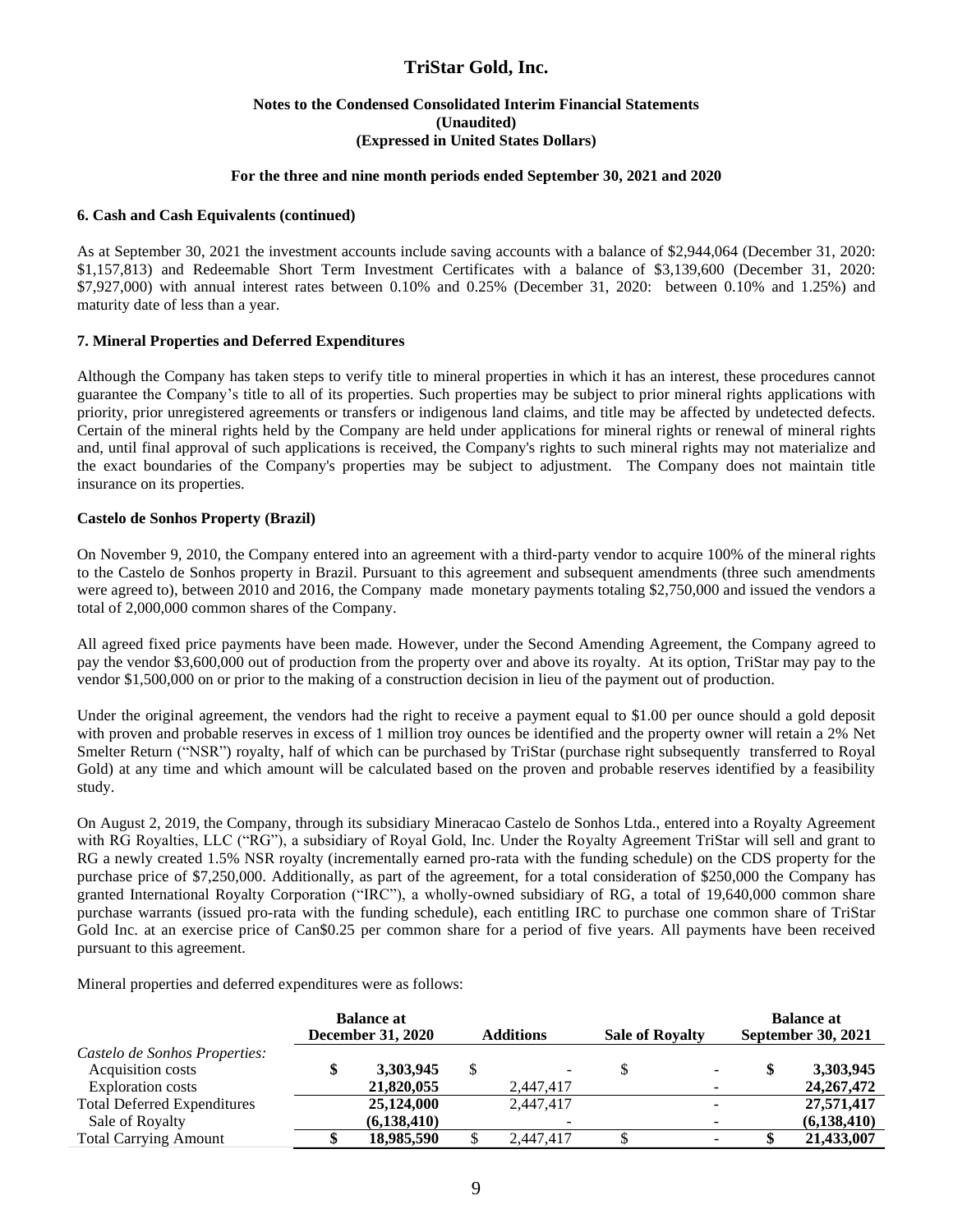#### **Notes to the Condensed Consolidated Interim Financial Statements (Unaudited) (Expressed in United States Dollars)**

#### **For the three and nine month periods ended September 30, 2021 and 2020**

#### **7. Mineral Properties and Deferred Expenditures (continued)**

|                                    | Balance at<br>December 31, 2019 | <b>Additions</b> | Sale of Royalty | Balance at<br>September 30, 2020 |             |  |
|------------------------------------|---------------------------------|------------------|-----------------|----------------------------------|-------------|--|
| Castelo de Sonhos Properties:      |                                 |                  |                 |                                  |             |  |
| Acquisition costs                  | 3,303,945                       |                  |                 |                                  | 3,303,945   |  |
| Exploration costs                  | 17,902,957                      | 2,604,430        |                 |                                  | 20,507,387  |  |
| <b>Total Deferred Expenditures</b> | 21,206,902                      | 2,604,430        |                 |                                  | 23,811,332  |  |
| Sale of Royalty                    | (5,150,931)                     |                  | (987, 479)      |                                  | (6,138,410) |  |
| <b>Total Carrying Amount</b>       | 16,055,971                      | 2.604.430        | (987, 479)      |                                  | 17,672,922  |  |

During the periods ended September 30, 2021 and 2020, the additions to exploration costs include the following:

|                                              | Three months ended    |         |                       |         | Nine months ended     |           |                       |           |
|----------------------------------------------|-----------------------|---------|-----------------------|---------|-----------------------|-----------|-----------------------|-----------|
|                                              | September 30,<br>2021 |         | September 30,<br>2020 |         | September 30,<br>2021 |           | September 30,<br>2020 |           |
| Castelo de Sonhos Properties:                |                       |         |                       |         |                       |           |                       |           |
| Camp costs                                   | S                     | 95.558  | S                     | 50,144  | \$                    | 341,480   | \$                    | 255,507   |
| Wages, salaries and benefits costs (Note 17) |                       | 175,295 |                       | 99.798  |                       | 511,604   |                       | 397,273   |
| Geological analysis costs                    |                       | 74.679  |                       | 99.640  |                       | 376,852   |                       | 558,653   |
| Drilling costs                               |                       |         |                       | 128.953 |                       | 327,824   |                       | 805,366   |
| Other costs                                  |                       | 464,781 |                       | 239,007 |                       | 889,657   |                       | 587,631   |
| <b>Total Exploration Costs</b>               |                       | 810,313 |                       | 617,542 |                       | 2,447,417 |                       | 2,604,430 |

#### **8. Plant and Equipment**

Plant and equipment were as follows:

|                                  | <b>Balance at</b><br><b>December 31, 2020</b> | <b>Additions</b> | <b>Disposals</b> | <b>Balance at</b><br>September 30, 2021 |            |  |
|----------------------------------|-----------------------------------------------|------------------|------------------|-----------------------------------------|------------|--|
| Cost:                            |                                               |                  |                  |                                         |            |  |
| Furniture                        | \$<br>2.464                                   | \$               | \$               | \$                                      | 2,464      |  |
| Office equipment                 | 22,723                                        | 4,630            |                  |                                         | 27,353     |  |
| <b>Vehicles</b>                  | 296,381                                       |                  |                  |                                         | 296,381    |  |
| Field equipment                  | 71,352                                        | 9,292            |                  |                                         | 80,644     |  |
| Total costs                      | 392,920                                       | 13,922           |                  |                                         | 406,842    |  |
| <b>Accumulated Depreciation:</b> |                                               |                  |                  |                                         |            |  |
| Furniture                        | (2, 464)                                      |                  |                  |                                         | (2, 464)   |  |
| Office equipment                 | (17,100)                                      | (3,035)          |                  |                                         | (20, 135)  |  |
| Vehicles                         | (270,953)                                     | (25, 428)        |                  |                                         | (296, 381) |  |
| Field equipment                  | (59.717)                                      | (9,194)          |                  |                                         | (68, 911)  |  |
| Total accumulated depreciation   | (350, 234)                                    | (37, 657)        |                  |                                         | (387, 891) |  |
| Total net book value             | 42,686                                        | \$<br>(23, 735)  |                  |                                         | 18,951     |  |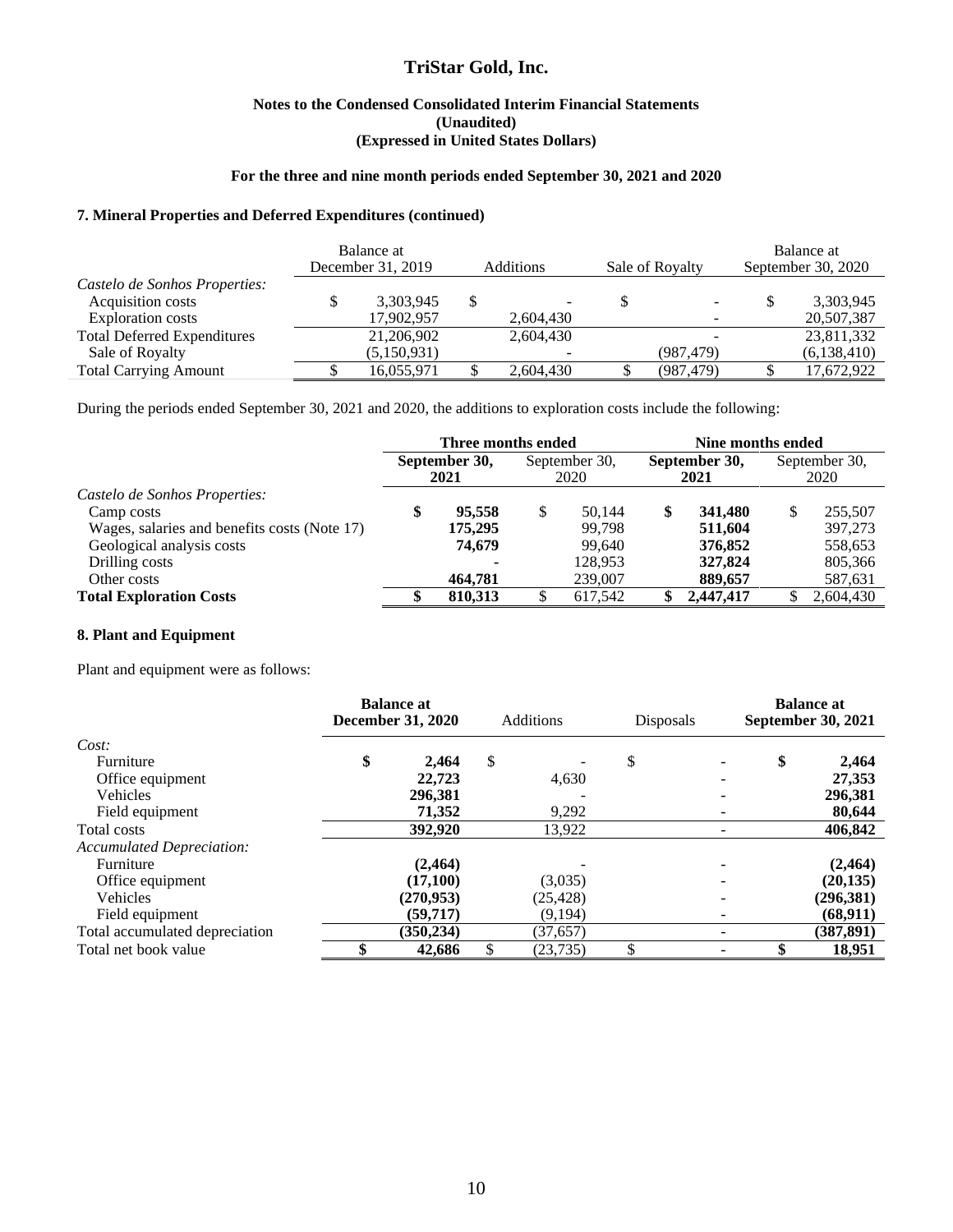#### **Notes to the Condensed Consolidated Interim Financial Statements (Unaudited) (Expressed in United States Dollars)**

#### **For the three and nine month periods ended September 30, 2021 and 2020**

#### **8. Plant and Equipment (continued)**

|                                  | Balance at<br>December 31, 2019 |            | <b>Additions</b> |    | Disposals |   | Balance at<br>September 30, 2020 |  |
|----------------------------------|---------------------------------|------------|------------------|----|-----------|---|----------------------------------|--|
| Cost:                            |                                 |            |                  |    |           |   |                                  |  |
| Furniture                        | \$                              | 2.464      | \$               | \$ |           | S | 2,464                            |  |
| Office equipment                 |                                 | 18.248     | 5,382            |    | (907)     |   | 22,723                           |  |
| Vehicles                         |                                 | 296,381    |                  |    |           |   | 296,381                          |  |
| Field equipment                  |                                 | 58,563     | 3,561            |    |           |   | 62,124                           |  |
| Total costs                      |                                 | 375,656    | 8,943            |    | (907)     |   | 383,692                          |  |
| <b>Accumulated Depreciation:</b> |                                 |            |                  |    |           |   |                                  |  |
| Furniture                        |                                 | (2, 464)   |                  |    |           |   | (2,464)                          |  |
| Office equipment                 |                                 | (14,026)   | (2,890)          |    | 705       |   | (16,211)                         |  |
| Vehicles                         |                                 | (231,989)  | (30, 488)        |    |           |   | (262, 477)                       |  |
| Field equipment                  |                                 | (56,046)   | (2,125)          |    |           |   | (58, 171)                        |  |
| Total accumulated depreciation   |                                 | (304, 525) | (35,503)         |    | 705       |   | (339, 323)                       |  |
| Total net book value             |                                 | 71,131     | (26, 560)        |    | (202)     |   | 44,369                           |  |

#### **9. Provisions**

The provision represents the Company's estimate of the taxes it may have to pay on a possible contingent liability for labor severance obligations in Brazil. The Company is uncertain about the amount or timing of any outflows of funds, if any were to occur.

The following table presents the changes in the Provision:

|                                    | Three months ended    |          |                       |         | Nine months ended |                       |                       |           |  |
|------------------------------------|-----------------------|----------|-----------------------|---------|-------------------|-----------------------|-----------------------|-----------|--|
|                                    | September 30,<br>2021 |          | September 30,<br>2020 |         |                   | September 30,<br>2021 | September 30,<br>2020 |           |  |
| Balance at beginning of the period |                       | 254,825  |                       | 220.404 |                   | 233,205               |                       | 295,178   |  |
| Change in provision estimate       |                       | (22.942) |                       | (7.046) |                   | (1,322)               |                       | (81, 820) |  |
| Balance at end of the period       |                       | 231,883  |                       | 213.358 |                   | 231,883               |                       | 213,358   |  |

Each reporting period the Company reviews estimated amounts and other assumptions used in the valuation of the provision to reflect events, changes in circumstances and new information available. Changes in these estimates and assumptions may have a corresponding impact on the value of the provision. The changes in the provision estimate are reported in general and administrative expenses (Note 15).

During the period of three and nine months ended September 30, 2021, included in the change in the provision estimate are \$20,547 and \$10,603; respectively, from effect of exchange rates (September 30, 2020: \$6,244 and \$84,559; respectively).

#### **10. Warrants Liability**

Warrants have their exercise prices denominated in Canadian dollars which is not the Company's functional currency and therefore the warrants have been accounted for as a non-hedged derivative financial liability. The derivative liability is recorded at the estimated fair value though profit and loss at each reporting date based upon a Black-Scholes Option Pricing Model. At initial recognition when warrants are issued with the issuance of shares the Company allocates their full fair value as a warranty liability at issuance with the residual value of proceeds raised from the shares issued recorded in common shares. Subsequent changes in the fair value of the warrant's liability are recorded in the Condensed Consolidated Interim Statement of Comprehensive Loss for the period.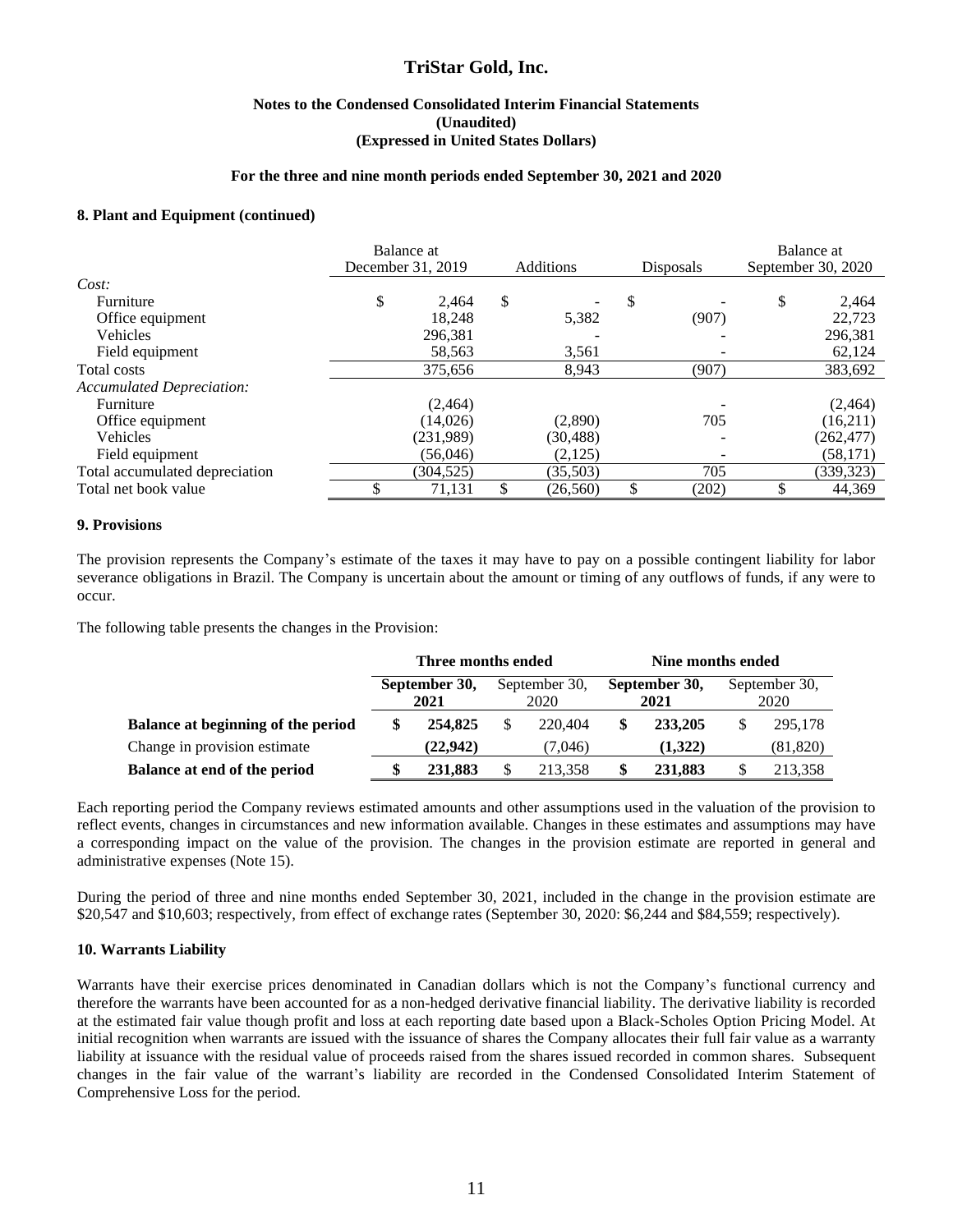#### **Notes to the Condensed Consolidated Interim Financial Statements (Unaudited) (Expressed in United States Dollars)**

#### **For the three and nine month periods ended September 30, 2021 and 2020**

#### **10. Warrants Liability (continued)**

During the nine-month period ended September 30, 2020, a total of 200,000 common shares were issued as a result of exercise of the same number of share purchase warrants with an exercise price of Can\$0.25 for gross proceeds of \$37,615 which in addition to \$17,602 representing the fair value of the warrants liability, were allocated to common shares in the period.

On March 31, 2020, under the Royalty Agreement with RG Royalties, LLC, the Company issued 3,928,000 share purchase warrants exercisable to acquire 3,928,000 shares at Can\$0.25 per share until March 31, 2025. The estimated fair value of the warrant liability at issuance was \$512,521.

On July 24, 2020, a total of 2,613,182 common shares were issued as a result of exercise of the same number of share purchase warrants with an exercise price of Can\$0.35 for gross proceeds of \$681,480 which in addition to Can\$87,619 representing the fair value of the warrants liability, were allocated to common shares in the period.

On July 24, 2020, a total of 3,876,965 share purchase warrants with an exercise price of Can\$0.35 expired unexercised and were cancelled. The estimated fair value of the warrant liability at expiry date was nil.

On August 14, 2020, a total of 125,000 common shares were issued as a result of exercise of the same number of share purchase warrants with an exercise price of Can\$0.25 for gross proceeds of \$23,584 which in addition to \$14,862 representing the fair value of the warrants liability, were allocated to common shares in the period.

During the nine months ended September 30, 2021, a total of 275,000 common shares were issued as a result of exercise of the same number of share purchase warrants with an exercise price of Can\$0.25 for gross proceeds of \$53,752 which in addition to \$2,918 representing the fair value of the warrants liability, were allocated to common shares in the period.

During the nine months ended September 30, 2021, a total of 4,275,000 share purchase warrants with an exercise price of Can\$0.25 expired unexercised and were cancelled. The estimated fair value of the warrant liability at expiry date was nil.

The following is a summary of changes in warrants:

|                                      | Number of<br><b>Warrants</b> | <b>Weighted Average</b><br><b>Exercise Price</b> | Amount |           |  |
|--------------------------------------|------------------------------|--------------------------------------------------|--------|-----------|--|
| <b>Balance at December 31, 2020</b>  | 45,142,500                   | Can\$0.31                                        | \$     | 3,212,827 |  |
| Warrants expired                     | (4,275,000)                  | Can\$0.25                                        |        |           |  |
| Warrants exercised                   | (275,000)                    | Can\$0.25                                        |        | (2,918)   |  |
| Warrants liability fair value change |                              |                                                  |        | (73,392)  |  |
| <b>Balance at September 30, 2021</b> | 40,592,500                   | Can\$0.31                                        | \$     | 3,136,517 |  |
|                                      | Number of<br>Warrants        | Weighted Average<br><b>Exercise Price</b>        |        | Amount    |  |
| Balance at December 31, 2019         | 32,927,147                   | Can\$0.28                                        | \$     | 2,044,923 |  |
| Issued warrants                      | 19,280,500                   | Can\$0.37                                        |        | 2,202,531 |  |
| Warrants exercised                   | (2,938,182)                  | Can\$0.34                                        |        | (120,083) |  |
| Warrants expired                     | (3,876,965)                  | Can\$0.35                                        |        |           |  |
| Warrants liability fair value change |                              |                                                  |        | 1,823,137 |  |
| Balance at September 30, 2020        | 45,392,500                   | Can\$0.31                                        | \$     | 5,950,508 |  |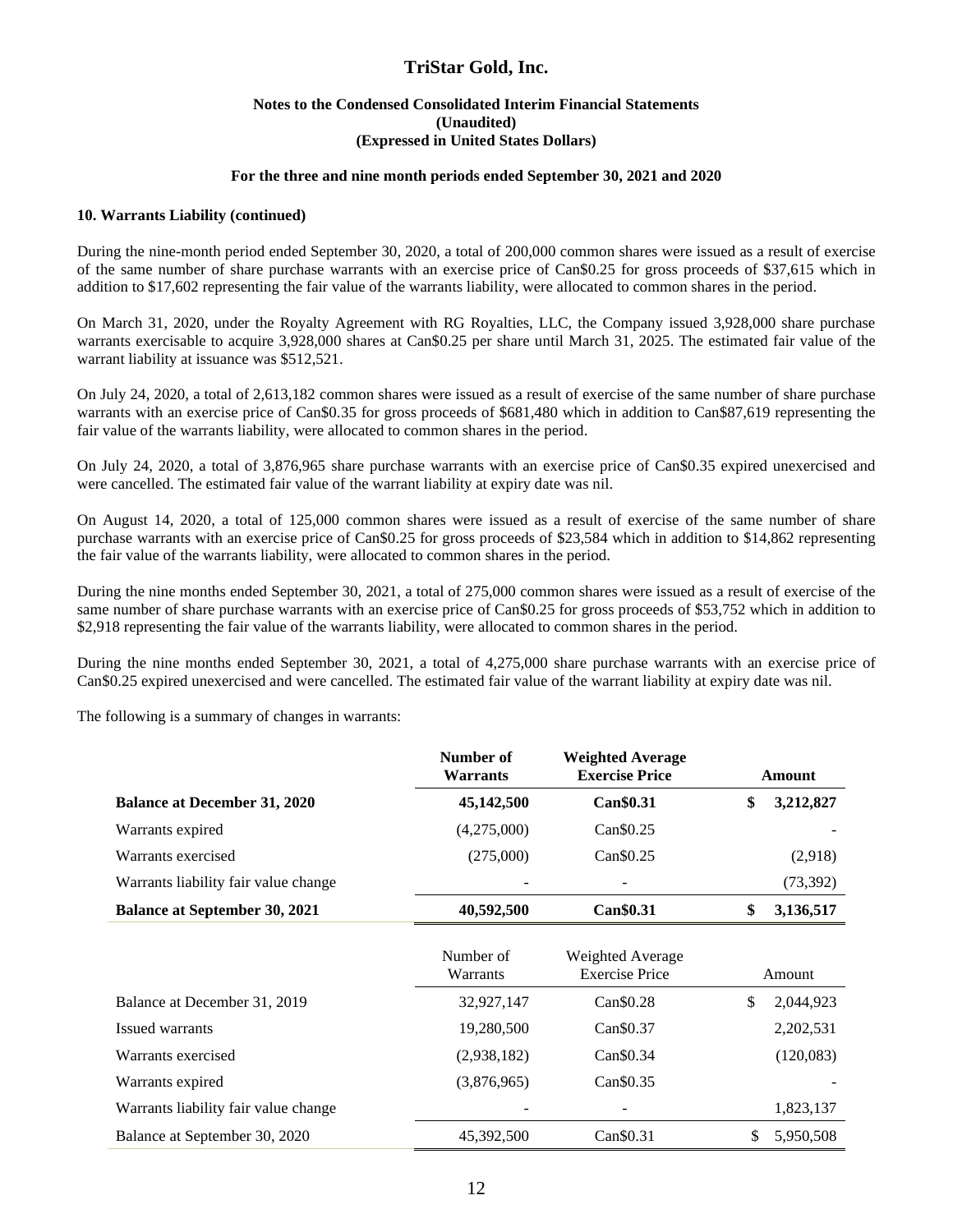#### **Notes to the Condensed Consolidated Interim Financial Statements (Unaudited) (Expressed in United States Dollars)**

#### **For the three and nine month periods ended September 30, 2021 and 2020**

#### **10. Warrants Liability (continued)**

The warrants liability fair value change as reported in the Condensed Consolidated Interim Statements of Comprehensive Loss includes:

|                                      | Three months ended    |         |                       |            | Nine months ended     |          |                       |           |
|--------------------------------------|-----------------------|---------|-----------------------|------------|-----------------------|----------|-----------------------|-----------|
|                                      | September 30,<br>2021 |         | September 30,<br>2020 |            | September 30,<br>2021 |          | September 30,<br>2020 |           |
| Warrants liability fair value change | \$                    | 385.631 |                       | (157.153)  | \$                    | (73.392) |                       | 1,823,137 |
| <b>Balance</b>                       | \$                    | 385.631 |                       | (157, 153) | \$                    | (73.392) |                       | 1,823,137 |

As at September 30, 2021, outstanding warrants are as follows:

| Number of<br><b>Warrants</b> | Weighted<br><b>Average Exercise</b><br><b>Price</b> | <b>Issuance Date</b> | <b>Expiry Date</b> |
|------------------------------|-----------------------------------------------------|----------------------|--------------------|
| 11,784,000                   | Can \$0.25                                          | August 2, 2019       | August 5, 2024     |
| 3,928,000                    | Can \$0.25                                          | November 30, 2019    | November 30, 2024  |
| 5,600,000                    | Can \$0.30                                          | December 12, 2019    | December 12, 2021  |
| 3,928,000                    | Can \$0.25                                          | March 31, 2020       | March 31, 2025     |
| 15,352,500                   | Can \$0.40                                          | July 14, 2020        | July 14, 2022      |
| 40,592,500                   |                                                     |                      |                    |

At September 30, 2021 and 2020 the fair value of the Company's warrants was estimated using the Black-Scholes optionpricing model with the following assumptions:

|                         | <b>September 30, 2021</b> | September 30, 2020 |
|-------------------------|---------------------------|--------------------|
| Expected dividend yield | $0\%$                     | $0\%$              |
| Expected volatility     | $65.10\% - 76.72\%$       | 73.38% - 81.26%    |
| Risk-free interest rate | $0.42\% - 0.78\%$         | $0.26\% - 0.33\%$  |
| Expected life           | $2$ months $-3.5$ years   | $4 - 54$ months    |
| <b>Share Price</b>      | <b>Can</b> \$0.30         | $Can \$0.36$       |

#### **11. Share Capital and Capital Reserve**

The Company's authorized share capital consists of an unlimited number of common shares without par value. At September 30, 2021, the Company had 229,960,372 common shares outstanding, and a total of 47,681,750 common shares were reserved for issuance upon exercise of options and warrants outstanding.

- a. On January 22, 2020, a total of 1,500,000 common shares were issued as a result of exercise of the same number of stock options with an exercise price of Can\$0.20 for gross proceeds of \$228,720 which in addition to \$166,868 representing the fair value of the stock options, were allocated from capital reserve to common shares in the period.
- b. On February 1, 2020, a total of 200,000 stock options granted on August 1, 2019 to an investor relation consultant vested. Their total estimated fair value at grant date of \$18,872 was recorded in capital reserve. The options expire on February 1, 2025 and have an exercise price of Can\$0.17 per option.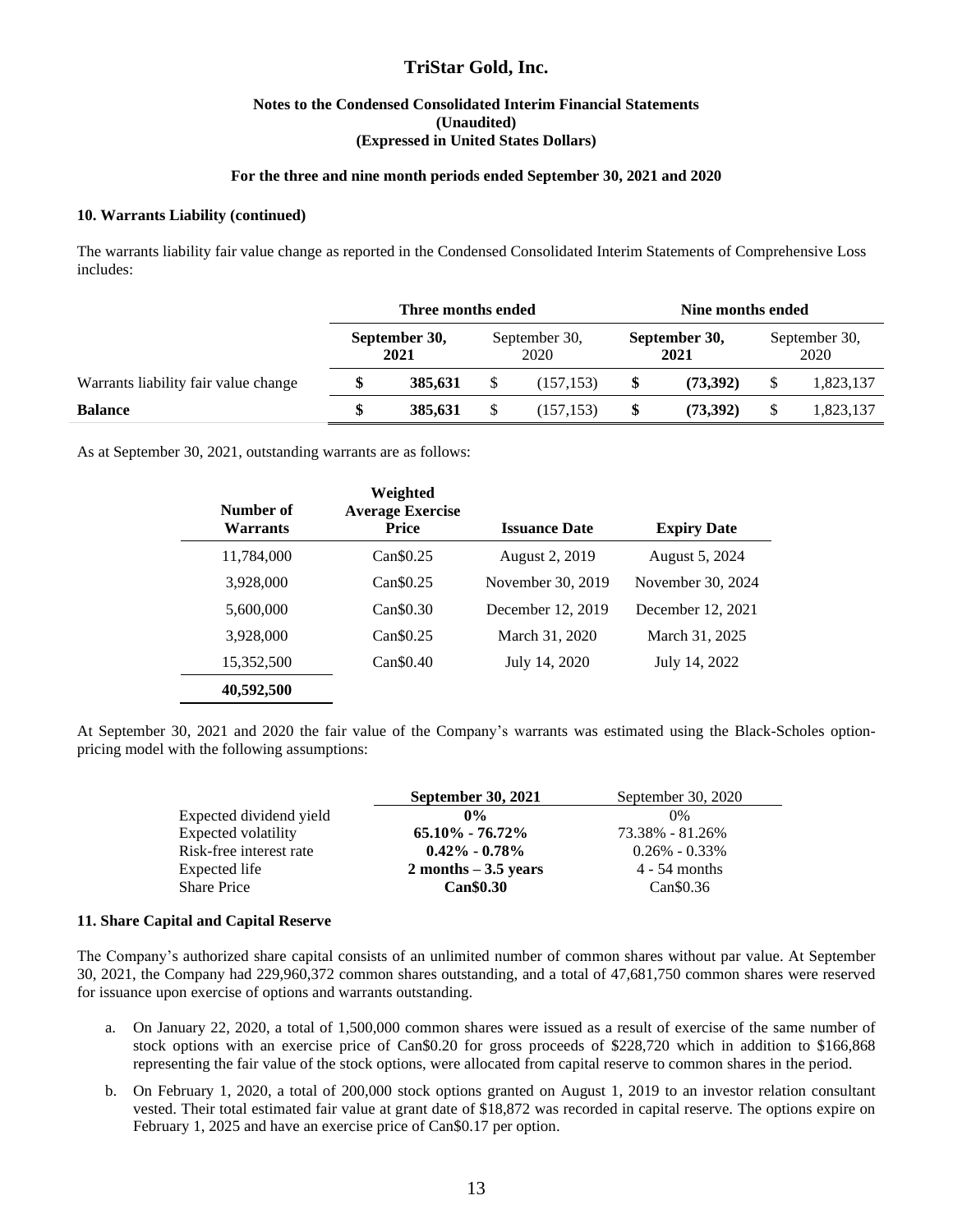#### **Notes to the Condensed Consolidated Interim Financial Statements (Unaudited) (Expressed in United States Dollars)**

#### **For the three and nine month periods ended September 30, 2021 and 2020**

#### **11. Share Capital and Capital Reserve (continued)**

- c. On July 14, 2020, the Company closed the short form prospectus financing announced on June 22, 2020, consisting of 30,705,000 units at the price of Can\$0.30 per unit for gross proceeds of \$6,764,926 from which the Company deducted cash finder's fees in the amount of \$361,832 and share issue costs, including legal and other fees paid, in the amount of \$216,589 for net proceeds of \$6,186,505. Each unit in this financing consists of one common share and one half of a common share purchase warrant. Each of the 15,352,500 whole common share purchase warrants entitles the holder to purchase one additional common share of the Company at Can\$0.40 per share until July 14, 2022. The fair value of warrants issued in the amount of \$1,690,009 was recorded in warrants liability. The Company deducted the amount of the fair value of warrants from the net proceeds and recorded the remaining amount of \$5,074,917 in Common Shares.
- d. On August 12, 2020, a total of 50,000 common shares were issued as a result of exercise of the same number of stock options with an exercise price of Can\$0.25 for gross proceeds of \$9,431 which in addition to \$7,864 representing the fair value of the stock options, were allocated from capital reserve to common shares in the period.
- e. During the nine month period ended September 30, 2020, a total of 3,020,000 common shares were issued as a result of exercise of the same number of stock options with an exercise price of Can\$0.18 for gross proceeds of \$407,971 which in addition to \$728,464 representing the fair value of the stock options, were allocated from capital reserve to common shares in the period.
- f. During the nine month period ended September 30, 2020, a total of 2,938,182 common shares were issued as a result of exercise of the same number of share purchase warrants with an exercise price of Can\$0.25 for gross proceeds of \$742,679 which in addition to \$120,083 representing the fair value of the warrants liability, were allocated to common shares in the period.
- g. On January 19, 2021, a total of 300,000 stock options were granted to a director of the Company with an exercise price of Can\$0.27 per share. The options expire on January 18, 2026. Their estimated fair value at grant date of \$42,031 was recorded in capital reserve.
- h. On February 8, 2021, a total of 300,000 stock options were granted to a director of the Company with an exercise price of Can\$0.25 per share. The options expire on February 07, 2026. Their estimated fair value at grant date of \$39,752 was recorded in capital reserve.

#### **12. Agent Compensation Options**

As part of its financings the Company has issued agent compensation options.

The following is a summary of the changes in agent compensation options outstanding and exercisable:

|                                      | <b>Number of Options</b><br><b>Outstanding and</b><br><b>Exercisable</b> | <b>Weighted Average</b><br><b>Exercise Price of</b><br><b>Options (in Can\$)</b> |
|--------------------------------------|--------------------------------------------------------------------------|----------------------------------------------------------------------------------|
| <b>Balance at December 31, 2020</b>  | 571,750                                                                  | \$0.20                                                                           |
| Compensation options expired         | (17,500)                                                                 | \$0.25                                                                           |
| <b>Balance at September 30, 2021</b> | 554,250                                                                  | \$0.20                                                                           |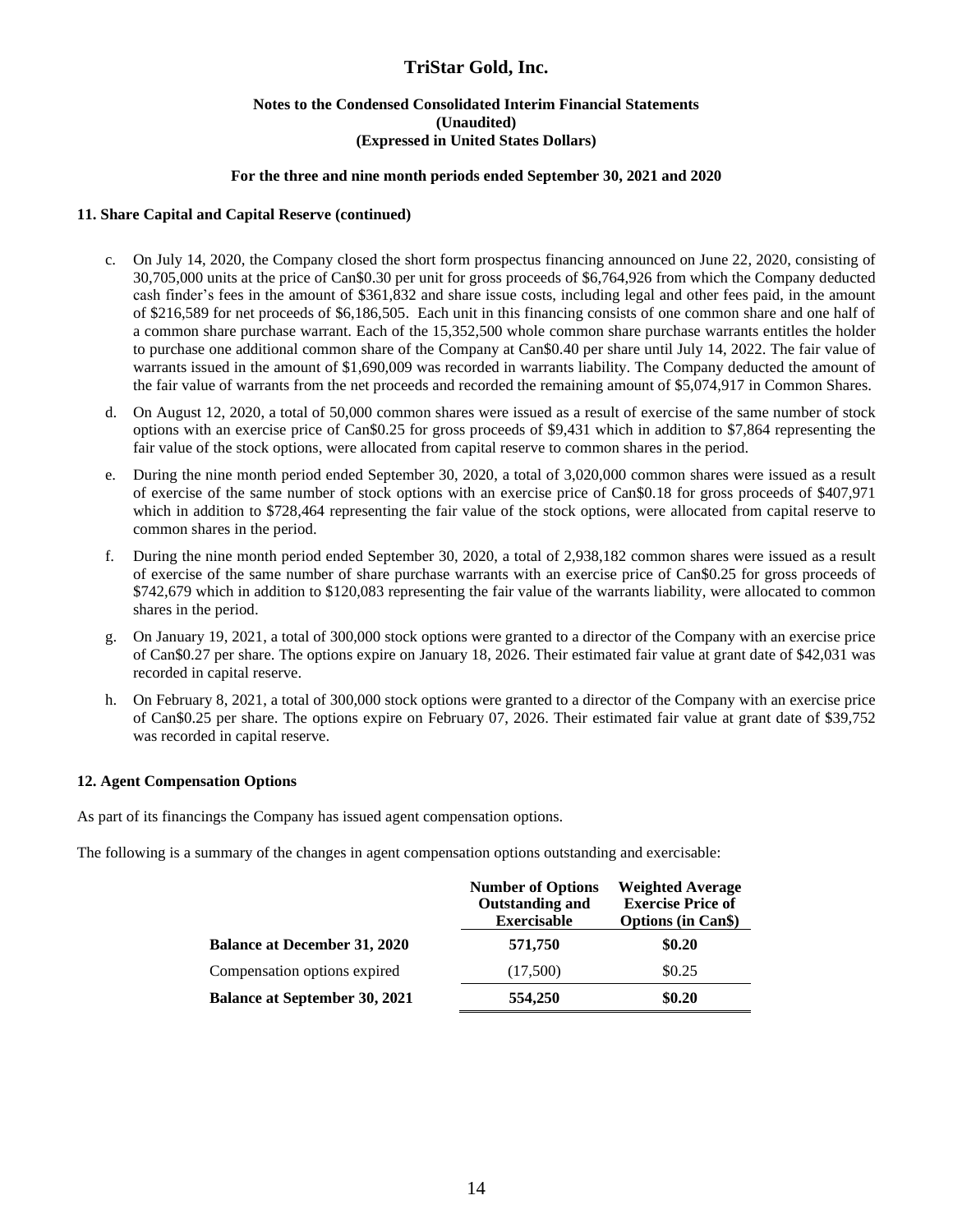#### **Notes to the Condensed Consolidated Interim Financial Statements (Unaudited) (Expressed in United States Dollars)**

#### **For the three and nine month periods ended September 30, 2021 and 2020**

#### **12. Agent Compensation Options (continued)**

|                               | Number of Options<br>Outstanding and<br>Exercisable | Weighted Average<br>Exercise Price of<br>Options (in Can <sub>\$</sub> ) |
|-------------------------------|-----------------------------------------------------|--------------------------------------------------------------------------|
| Balance at December 31, 2019  | 702,046                                             | \$0.22                                                                   |
| Compensation options expired  | (72, 546)                                           | \$0.35                                                                   |
| Balance at September 30, 2020 | 629,500                                             | \$ 0.20                                                                  |

The following table summarizes information about agent compensation options outstanding at September 30, 2021:

|               |                                                             |                          | Proceeds upon<br>exercise of |                                                | Weighted                              |                   |
|---------------|-------------------------------------------------------------|--------------------------|------------------------------|------------------------------------------------|---------------------------------------|-------------------|
| Grant<br>Date | <b>Compensation</b><br><b>Options</b><br><b>Outstanding</b> | <b>Exercise</b><br>Price | options<br>outstanding       | <b>Fair Value of</b><br>Options<br>Outstanding | Average<br>Remaining<br>Life in Years | <b>Expiration</b> |
|               |                                                             |                          | (in Can \$)                  |                                                |                                       | Date              |
| 12/12/2019    | 554,250                                                     | Can \$0.20               | 110.850                      | 38,093                                         | 0.2                                   | 12/12/2021        |

Option pricing models require the input of subjective assumptions including the expected price volatility, the expected life and forfeiture rate. Changes in these assumptions can materially affect the estimated fair value of the stock options granted. The expected price volatility used was based on the historic volatility of the Company's share price

#### **13. Stock Option Plan**

The Company maintains a stock option plan ("the Plan") for directors, senior officers, employees and consultants of TriStar and its subsidiaries. Under the terms of the Plan, the options are exercisable over periods of up to ten years, and the exercise price of each option equals the closing market price of the Company's stock on the trading day immediately before the date of grant. Any consideration paid by the option holder on the exercise of options is credited to share capital and offset against amounts previously recorded in capital reserve.

The number of shares which may be issued pursuant to options previously granted and those granted under the Plan shall not exceed 18,800,000 at the time of the grant. The options granted under the Plan vest at determination of the Board. In addition, the number of shares which may be reserved for issuance to any one individual may not exceed 5% of the issued and outstanding shares on a yearly basis.

The Plan will terminate when all of the options have been granted or when the Plan is otherwise terminated by TriStar. Any options outstanding when the Plan is terminated will remain in effect until they are exercised or they expire.

The following is a summary of the changes in options outstanding and exercisable during the periods ended September 30, 2021 and 2020:

|                                      | Number of Options<br>Outstanding | Number of Options<br>Vested | Weighted Average<br><b>Exercise Price of</b><br>Options (in Can <sub>s</sub> ) |  |  |
|--------------------------------------|----------------------------------|-----------------------------|--------------------------------------------------------------------------------|--|--|
| <b>Balance at December 31, 2020</b>  | 6,085,000                        | 6,085,000                   | \$0.23                                                                         |  |  |
| Options granted                      | 600,000                          | 600,000                     | \$0.26                                                                         |  |  |
| Options expired                      | (150,000)                        | (150,000)                   | \$0.25                                                                         |  |  |
| <b>Balance at September 30, 2021</b> | 6,535,000                        | 6,535,000                   | \$0.23                                                                         |  |  |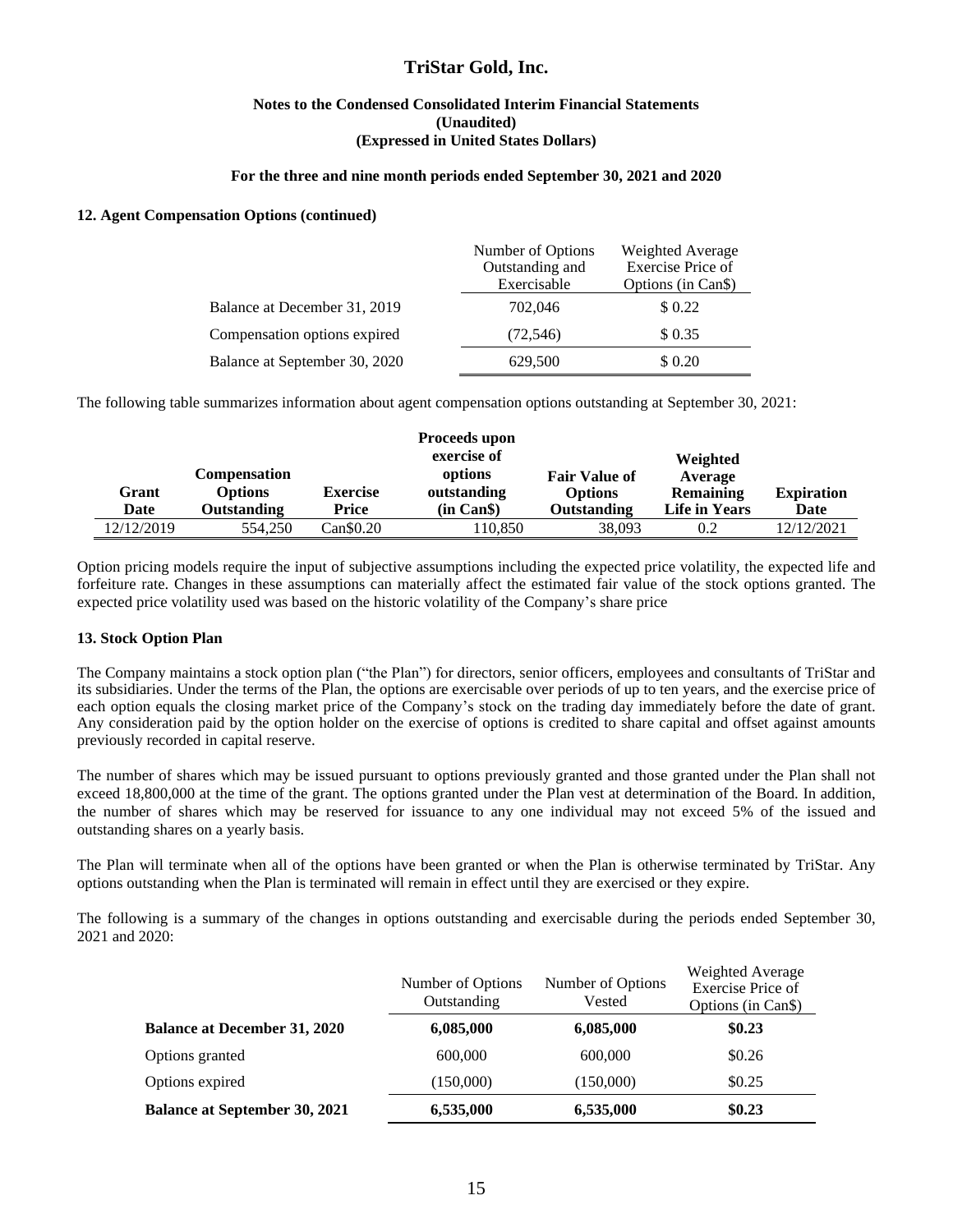#### **Notes to the Condensed Consolidated Interim Financial Statements (Unaudited) (Expressed in United States Dollars)**

#### **For the three and nine month periods ended September 30, 2021 and 2020**

#### **13. Stock Option Plan (continued)**

|                               | Number of Options<br>Outstanding | Number of Options<br>Vested | Weighted Average<br>Exercise Price of<br>Options (in Can <sub>\$</sub> ) |
|-------------------------------|----------------------------------|-----------------------------|--------------------------------------------------------------------------|
| Balance at December 31, 2019  | 16,210,000                       | 16,010,000                  | \$0.20                                                                   |
| Options vested                |                                  | 200,000                     | \$0.17                                                                   |
| Options expired               | (1,050,000)                      | (1,050,000)                 | \$0.27                                                                   |
| Options exercised             | (4,570,000)                      | (4,570,000)                 | \$0.19                                                                   |
| Balance at September 30, 2020 | 10,590,000                       | 10,590,000                  | \$0.20                                                                   |

During the period ended September 30, 2021, a total of 600,000 stock options were granted to directors of the Company. Their estimated fair value at grant date of \$81,783 was recorded in capital reserve.

During the period ended September 30, 2021, a total of 150,000 stock options with an exercise price of Can\$0.25 per option were expired unexercised (September 30, 2020: nil).

During the period ended September 30, 2020, a total of 200,000 stock options granted on August 1, 2019 vested. The options have an exercise price of Can\$0.17 per option. Their total estimated fair value at grant date of \$18,872 was recorded in capital reserve.

During the period ended September 30, 2020, a total of 1,050,000 options with a weighted average exercise price of Can\$0.27 expired unexercised (September 30, 2021: nil).

During the period ended September 30, 2020, a total of 4,570,000 common shares were issued as a result of exercise of the same number of stock options with an weighted average exercise price of Can\$0.19 for gross proceeds of \$646,122 which in addition to \$903,196 representing the fair value of the stock options, were allocated from capital reserve to common shares in the period (September 30, 2021: nil).

During the three and nine month periods ended September 30, 2021 and 2020 the estimated forfeiture rates were nil.

The weighted average fair value at grant date of options granted during the period ended September 30, 2021, was Can\$0.17 per option (September 30, 2020: nil).

The fair value of options granted during the period ended September 30, 2021, has been estimated as of the date of grant using the Black-Scholes option-pricing model with the following assumptions:

|                                                | <b>Year ended</b>         |
|------------------------------------------------|---------------------------|
|                                                | September 30, 2021        |
| Expected dividend yield                        | $0\%$                     |
| Expected volatility                            | $81.87\% - 82.29\%$       |
| Risk-free interest rate                        | $0.33\% - 0.35\%$         |
| Expected life                                  | 5 years                   |
| Share price                                    | $Can \$0.26 - Can \$0.28$ |
| Weighted average fair value of options granted | $Can $0.17 - Can $0.18$   |

Option pricing models require the input of subjective assumptions including the expected price volatility, the expected life and forfeiture rate. Changes in these assumptions can materially affect the estimated fair value of the stock options granted. The expected price volatility used was based on the historic volatility of the Company's share price.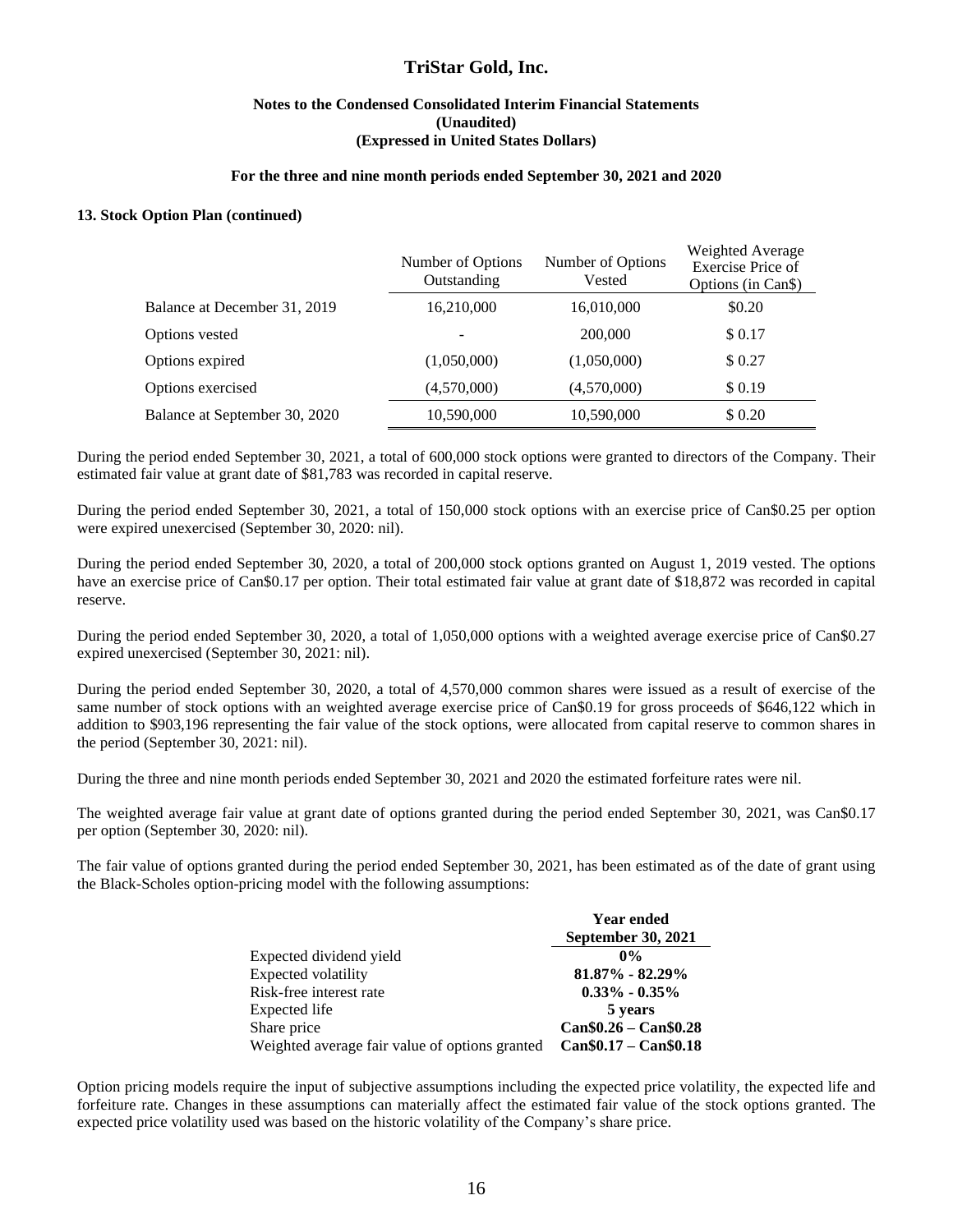#### **Notes to the Condensed Consolidated Interim Financial Statements (Unaudited) (Expressed in United States Dollars)**

#### **For the three and nine month periods ended September 30, 2021 and 2020**

#### **13. Stock Option Plan (continued)**

The following table summarizes information about stock options outstanding at September 30, 2021:

|                   | <b>Options</b><br><b>Outstandin</b> | <b>Options</b> | <b>Exercise</b>       | Proceeds upon<br>exercise of options<br>outstanding | <b>Fair Value of</b><br><b>Options</b> | Weighted<br>Average<br><b>Remaining Life</b> | <b>Expiration</b> |
|-------------------|-------------------------------------|----------------|-----------------------|-----------------------------------------------------|----------------------------------------|----------------------------------------------|-------------------|
| <b>Grant Date</b> | g                                   | <b>Vested</b>  | Price                 | (in Can \$)                                         | Outstanding                            | in Years                                     | Date              |
| 9/28/2017         | 2.225,000                           | 2,225,000      | Can\$0.25             | \$<br>556,250                                       | 372.514<br>\$                          |                                              | 9/27/2022         |
| 10/20/2017        | 150.000                             | 150.000        | $Can \$0.25$          | 37,500                                              | 25.434                                 |                                              | 10/19/2022        |
| 2/7/2018          | 100,000                             | 100,000        | Can \$0.28            | 28,000                                              | 17.658                                 | 1.3                                          | 2/7/2023          |
| 8/1/2019          | 400,000                             | 400,000        | Can <sub>\$0.17</sub> | 68,000                                              | 37.745                                 | 2.8                                          | 8/1/2024          |
| 11/27/2019        | 2.360,000                           | 2.360,000      | Can \$0.20            | 472,000                                             | 255.620                                | 3.1                                          | 11/26/2024        |
| 10/27/2020        | 200,000                             | 200,000        | Can \$0.28            | 56,000                                              | 27,364                                 | 4                                            | 10/27/2025        |
| 10/28/2020        | 200,000                             | 200,000        | Can \$0.28            | 56,000                                              | 28.328                                 | 4                                            | 10/27/2025        |
| 12/18/2020        | 300,000                             | 300,000        | Can\$0.25             | 73,500                                              | 35,345                                 | 4.2                                          | 12/17/2025        |
| 01/19/2021        | 300,000                             | 300,000        | Can <sub>\$0.27</sub> | 81,000                                              | 42,031                                 | 4.3                                          | 01/18/2026        |
| 02/08/2021        | 300,000                             | 300,000        | Can\$0.25             | 75,000                                              | 39,752                                 | 4.3                                          | 02/07/2026        |
|                   | 6,535,000                           | 6,535,000      |                       | \$<br>1,503,250                                     | \$<br>881.791                          | 2.5                                          |                   |

#### **14. Stock-based Compensation**

During the nine-month period ended September 30, 2021 stock-based compensation expenses in the amount of \$81,783 related to options granted to directors vested and were included in the consulting expense account (Note 15) reported in the Condensed Consolidated Interim Statements of Comprehensive Loss (September 30, 2020: \$18,872). These amounts have been recorded as capital reserve (Note 11) in the Condensed Consolidated Interim Statements of Financial Position.

#### **15. General and Administrative Expenses**

General and administrative expenses consist of the following:

|                                                         | Three months ended |                       |    |                       | Nine months ended     |           |                       |           |
|---------------------------------------------------------|--------------------|-----------------------|----|-----------------------|-----------------------|-----------|-----------------------|-----------|
|                                                         |                    | September 30,<br>2021 |    | September 30.<br>2020 | September 30,<br>2021 |           | September 30,<br>2020 |           |
| Consulting and professional fees (Notes 14 and Note 17) | \$                 | 53,723                | \$ | 35,381                | \$                    | 258,327   | \$                    | 140,742   |
| Change in provisions (Note 9)                           |                    | (2,394)               |    | (802)                 |                       | 9,281     |                       | 2,739     |
| Depreciation (Note 8)                                   |                    | 345                   |    | 383                   |                       | 1,135     |                       | 1,368     |
| Insurance                                               |                    | 3,642                 |    | 3,025                 |                       | 10,655    |                       | 8,582     |
| Office                                                  |                    | 12,746                |    | 9,772                 |                       | 38,779    |                       | 26,026    |
| Rent                                                    |                    | 9,586                 |    | 9,531                 |                       | 24,449    |                       | 23,504    |
| Salaries and benefits (Note 17)                         |                    | 172,874               |    | 160,689               |                       | 700,295   |                       | 561,508   |
| Shareholder relations                                   |                    | 43,813                |    | 125,998               |                       | 225,008   |                       | 229,693   |
| Travel and meals                                        |                    | 1,873                 |    | 189                   |                       | 6,062     |                       | 20,438    |
| Total                                                   |                    | 296,208               | S  | 344,166               | S                     | 1,273,991 | S                     | 1.014.600 |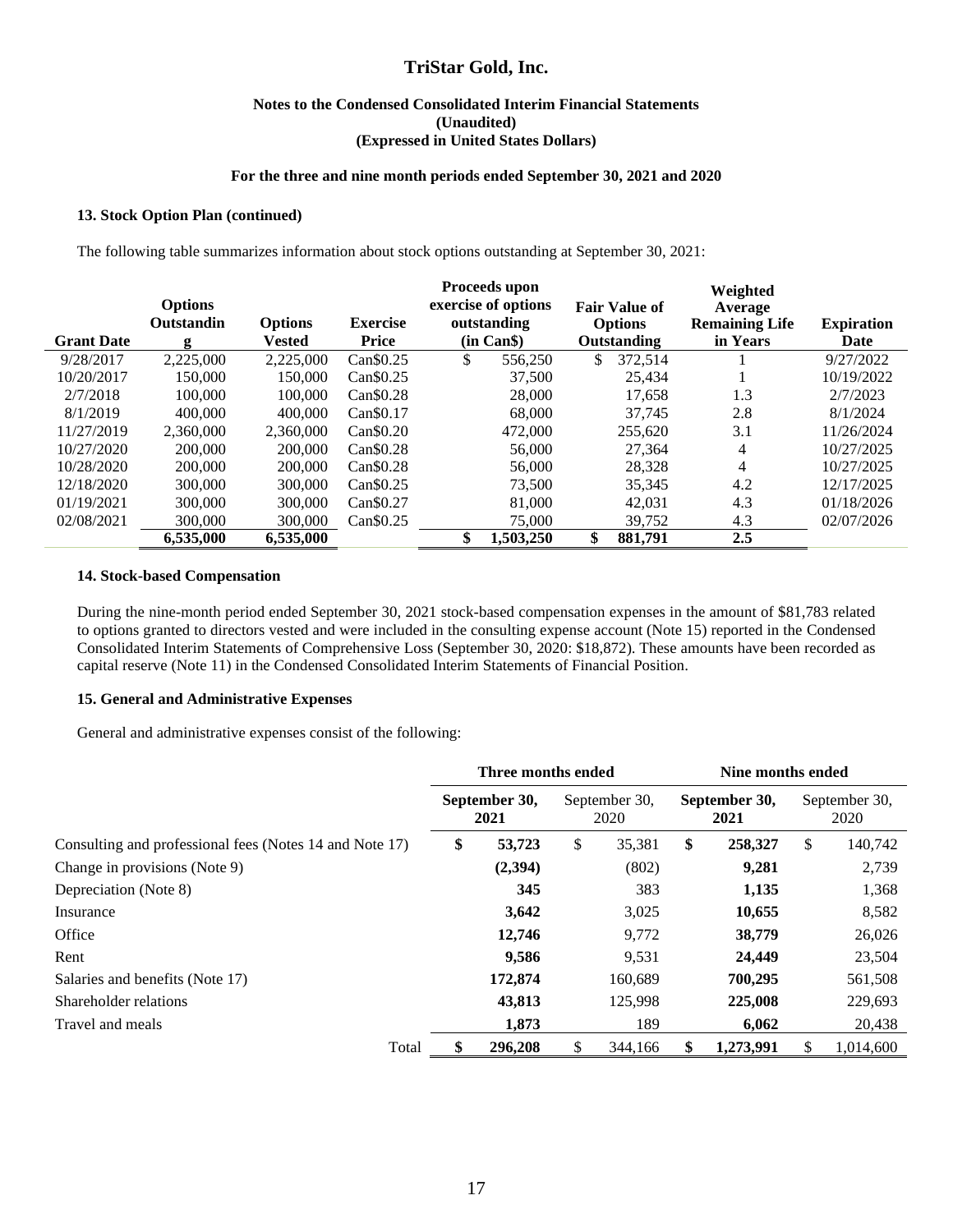#### **Notes to the Condensed Consolidated Interim Financial Statements (Unaudited) (Expressed in United States Dollars)**

#### **For the three and nine month periods ended September 30, 2021 and 2020**

#### **16. Basic and Diluted Loss per Share**

The following table sets forth the computation of basic and diluted loss per share:

|                                                                                                                           | Three months ended |                       |                       |             | Nine months ended |                       |    |                       |
|---------------------------------------------------------------------------------------------------------------------------|--------------------|-----------------------|-----------------------|-------------|-------------------|-----------------------|----|-----------------------|
|                                                                                                                           |                    | September 30,<br>2021 | September 30,<br>2020 |             |                   | September 30,<br>2021 |    | September 30,<br>2020 |
| Numerator:                                                                                                                |                    |                       |                       |             |                   |                       |    |                       |
| Numerator for basic and diluted income (loss) per share:                                                                  |                    |                       |                       |             |                   |                       |    |                       |
| Net income (loss)                                                                                                         | \$                 | (759,980)             | \$                    | 276         | S                 | (1,160,080)           | S. | (2,593,406)           |
| Denominator:                                                                                                              |                    |                       |                       |             |                   |                       |    |                       |
| Initial balance of issued common shares                                                                                   |                    | 229,960,372           |                       | 193,604,440 |                   | 229,685,372           |    | 189,954,440           |
| Effect of shares issued in financing                                                                                      |                    |                       |                       | 26,032,500  |                   |                       |    | 8,740,839             |
| Effect of shares issued on options exercise                                                                               |                    |                       |                       | 376,549     |                   |                       |    | 3,026,432             |
| Effect of shares issued on warrants exercise                                                                              |                    |                       |                       | 1,995,341   |                   | 247,253               |    | 839,312               |
| Denominator for basic and diluted income (loss) per share:<br>Basic and diluted weighted average number of commons shares |                    | 229,960,372           |                       | 222,008,830 |                   | 229,932,625           |    | 202,561,023           |
| Basic and diluted income (loss) per share                                                                                 |                    | (0.00)                | S                     | 0.00        |                   | (0.00)                |    | (0.01)                |

During the three and nine month periods ended September 30, 2021 and 2020 the share purchase warrants, agent compensation options and stock options were excluded from the computation of diluted loss per share as their inclusion would be antidilutive

#### **17. Related Party Transactions**

Key management personnel compensation comprised:

|                                                         | Three months ended |                       |  |                       | Nine months ended |                       |  |                          |  |
|---------------------------------------------------------|--------------------|-----------------------|--|-----------------------|-------------------|-----------------------|--|--------------------------|--|
|                                                         |                    | September 30,<br>2021 |  | September 30,<br>2020 |                   | September 30,<br>2021 |  | September 30,<br>2020    |  |
| Short term employee salaries and benefits (Note 15)     |                    | 137,297               |  | 128,708               |                   | 565,973               |  | 451,405                  |  |
| Consulting fees                                         |                    | 108,209               |  | 90.327                |                   | 385,061               |  | 196,219                  |  |
| Director fees                                           |                    | 27,000                |  | 6,000                 |                   | 81,750                |  | 18,000                   |  |
| Stock-based compensation (Note 12, Note 13 and Note 14) |                    |                       |  |                       |                   | 81,783                |  | $\overline{\phantom{0}}$ |  |
|                                                         |                    | 272,506               |  | 225,035               |                   | \$1,114,567           |  | 665.624                  |  |

For the period ended September 30, 2021, consulting fees, paid to directors and officers for advisory service, in the amount of \$338,732 (September 30, 2020: \$141,477) were reported in Mineral properties and deferred expenditures (Note 7) under exploration cost of the Castelo de Sonhos project, and the amount of \$46,329 (September 30, 2020: \$54,742) was recorded in the consulting fees account (Note 15) in the Condensed Consolidated Interim Statements of Comprehensive Loss.

For the period ended September 30, 2021, stock option compensation in the amount of \$81,783 (September 30, 2020: nil) received by key management personnel were recorded as capital reserve on the Condensed Consolidated Interim Statements of Financial Position (Note 11 and Note 13). They were also included in the consulting and salaries expenses accounts (Note 15) in the Condensed Consolidated Interim Statements of Comprehensive Loss.

During the three and nine month periods ended September 30, 2021, the Company paid directors' fees of \$27,000 and \$81,750 respectively (September 30, 2020: \$6,000 and \$18,000).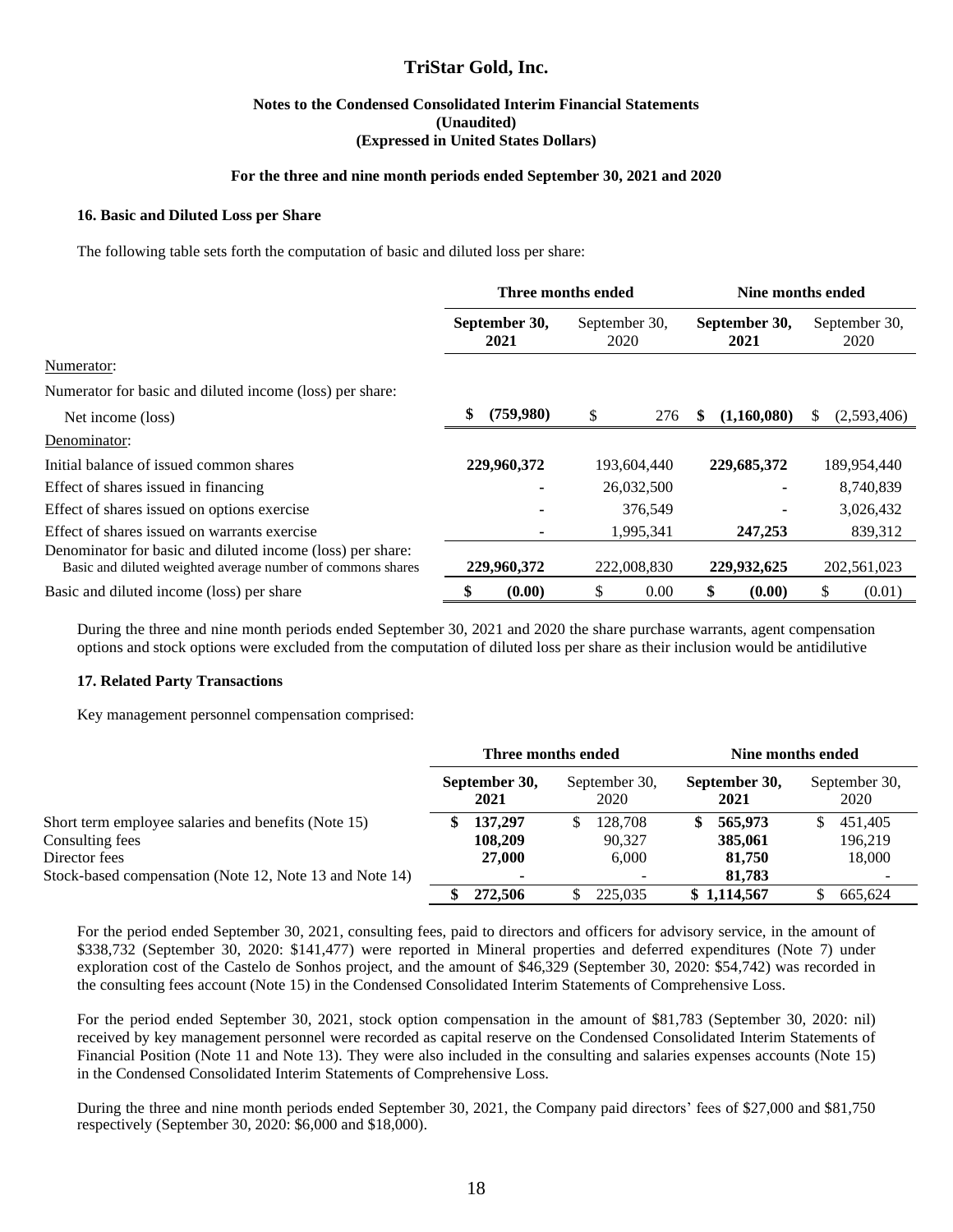#### **Notes to the Condensed Consolidated Interim Financial Statements (Unaudited) (Expressed in United States Dollars)**

#### **For the three and nine month periods ended September 30, 2021 and 2020**

#### **17. Related Party Transactions (continued)**

During the nine month period ended September 30, 2020, directors exercised a total of 2,800,000 stock options (September 30, 2021: nil).

As of September 30, 2021, the total number of outstanding options held by directors and officers of the Company was 4,975,000 (September 30, 2020: 7,075,000). As of September 30, 2020, the total number of outstanding warrants held by directors and officers of the Company was 500,000 (September 30, 2021: nil).

During the nine month period ended September 30, 2021, the Company paid legal fees in the amounts of \$9,775 to a company where one director has ownership interests (September 30, 2020: nil). These amounts were recorded in professional fees (Note 15) in the Condensed Consolidated Statement of Comprehensive Loss.

Related party transactions are in the normal course of operations and are measured at the exchange amount, which is the amount of consideration established and agreed to by the related parties and the Board of Directors.

#### **18. Commitments and Contingencies**

The Company leases offices in United States and houses and equipment in Brazil, with expiration dates ranging between December 2021 and April 2022, for an estimated cost of \$6,300 per month and are cancellable within one to three months' notice.

The Company has various property access agreements related to its projects at an estimated cost of approximately \$1,400 per month.

There are no material pending legal proceedings to which the Company or any of its subsidiaries is a party or to which any of their property is subject.

#### **19. Segmented Information**

Segments are defined as material components of an enterprise about which separate financial information is available and deemed relevant in managing the business. All of the Company's operations are within the mineral exploration sector. The Company's exploration operations are centralized whereby the Company's head office is responsible for the exploration results and for providing support in addressing local and regional issues. The Company's mineral properties are located in Brazil.

Information relating to each of the Company's reportable segments is presented as follows:

|                          | <b>September 30, 2021</b> | September 30, 2020 |                    |  |  |
|--------------------------|---------------------------|--------------------|--------------------|--|--|
| Assets:                  |                           |                    |                    |  |  |
| Corporate Office         | \$<br>6,386,447           | \$                 | 11,228,147         |  |  |
| Mineral Exploration      | 21,454,096                |                    | 17,730,414         |  |  |
| <b>Total assets</b>      | \$<br>27,840,543          | \$                 | 28,958,561         |  |  |
|                          |                           |                    |                    |  |  |
|                          | September 30, 2021        |                    | September 30, 2020 |  |  |
| Liabilities:             |                           |                    |                    |  |  |
| Corporate Office         | \$<br>3,235,798           | \$                 | 6,117,865          |  |  |
| Mineral Exploration      | 366,211                   |                    | 381,656            |  |  |
| <b>Total liabilities</b> | \$<br>3,602,009           |                    | 6.499.521          |  |  |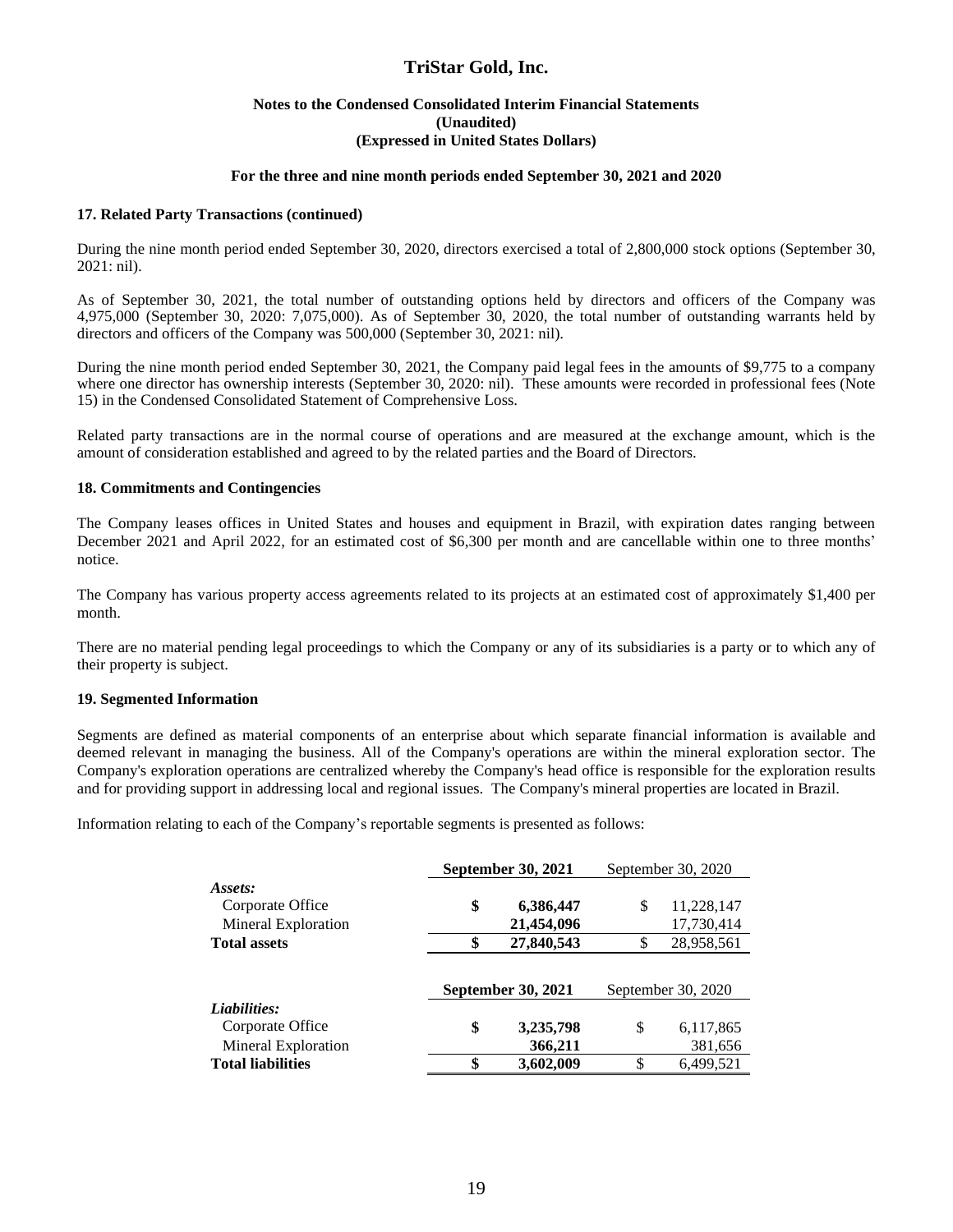#### **Notes to the Condensed Consolidated Interim Financial Statements (Unaudited) (Expressed in United States Dollars)**

#### **For the three and nine month periods ended September 30, 2021 and 2020**

#### **19. Segmented Information (continued)**

|                     | Three months ended |                       |   |                       | Nine months ended |                       |  |                       |  |  |  |
|---------------------|--------------------|-----------------------|---|-----------------------|-------------------|-----------------------|--|-----------------------|--|--|--|
|                     |                    | September 30,<br>2021 |   | September 30,<br>2020 |                   | September 30,<br>2021 |  | September 30,<br>2020 |  |  |  |
|                     |                    |                       |   |                       |                   |                       |  |                       |  |  |  |
| Net income (loss)   |                    |                       |   |                       |                   |                       |  |                       |  |  |  |
| Corporate Office    |                    | (760, 548)            | S | 4.416                 |                   | (1,117,588)           |  | (2,652,044)           |  |  |  |
| Mineral Exploration |                    | 568                   |   | (4.140)               |                   | (42, 492)             |  | 58,638                |  |  |  |
| <b>Total</b>        |                    | (759.980)             | S | 276                   |                   | (1,160,080)           |  | (2,593,406)           |  |  |  |

Geographical information related to non-current assets is presented as follows:

|                                                                           |   | <b>United States</b> |    | <b>Brazil</b> | Total        |
|---------------------------------------------------------------------------|---|----------------------|----|---------------|--------------|
| As at September 30, 2021                                                  |   |                      |    |               |              |
| Mineral properties and deferred expenditures (Note 7)                     | S |                      | S  | 21,433,007    | \$21,433,007 |
| Property, plant and equipment (Note 8)<br><b>Total non-current assets</b> |   | 6.488                |    | 12.463        | 18,951       |
|                                                                           |   | 6,488                | \$ | 21,445,470    | \$21,451,958 |
|                                                                           |   | <b>United States</b> |    | <b>Brazil</b> | Total        |
| As at September 30, 2020                                                  |   |                      |    |               |              |
| Mineral properties and deferred expenditures (Note 7)                     | S |                      | S  | 17,672,922    | \$17,672,922 |
| Property, plant and equipment (Note 8)                                    |   | 4.455                |    | 39.914        | 44,369       |
|                                                                           |   |                      |    |               |              |

#### **20. Capital Management and Liquidity**

The Company considers its cash and cash equivalents, common shares, stock options and warrants as capital. The Company's objective in managing capital is to maintain adequate levels of funding to support exploration of its mineral property interests, maintain corporate and administrative functions necessary to support organizational management oversight, and obtain funding sufficient for advancing the Company's investments.

The Company manages its capital structure in a manner that intends to provide sufficient funding for operational activities. Funds are primarily secured through equity capital obtained in private placements. There can be no assurances that the Company will be able to continue raising capital in this manner.

In order to facilitate management of its capital requirements, the Company prepares expenditure budgets that are updated as necessary with actual spending compared to budget on a monthly basis. The Company's investment policy, in general, is to invest short-term excess cash in highly liquid short-term interest-bearing investments with maturities of less than one year or that may be liquidated with no reduction in principal. This is to ensure working capital is available to meet the Company's short-term obligations while maximizing liquidity and preserving its invested balances.

#### **21. Financial Instruments and Management of Financial Risk**

The Company is exposed to potential loss from various risks including currency risk, interest rate risk, liquidity risk, market risk and commodity price risk.

#### **Market Risks**

The significant market risks to which the Company is exposed include commodity price risk and interest rate risk.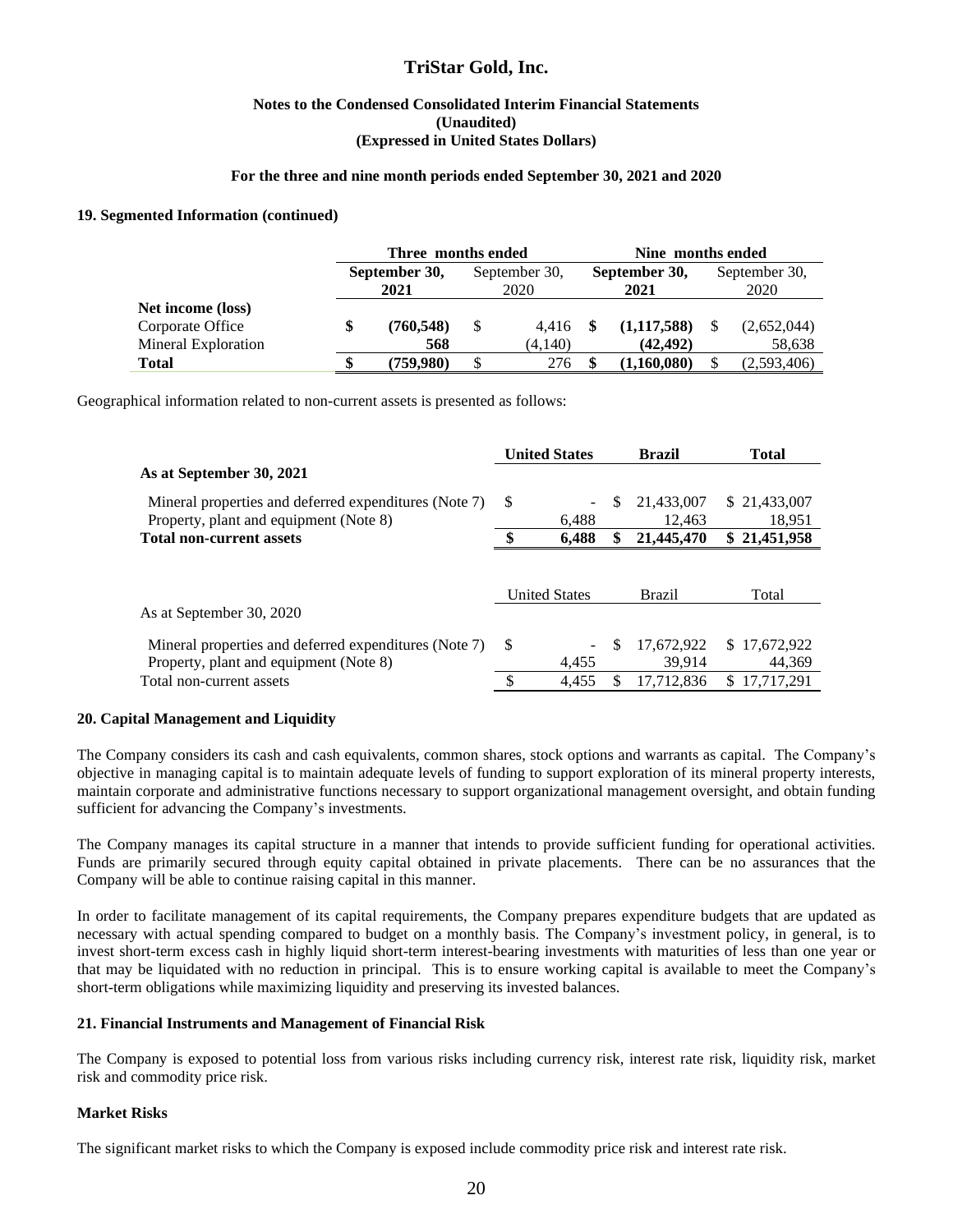#### **Notes to the Condensed Consolidated Interim Financial Statements (Unaudited) (Expressed in United States Dollars)**

#### **For the three and nine month periods ended September 30, 2021 and 2020**

#### **21. Financial Instruments and Management of Financial Risk (continued)**

#### **Credit Risk**

Financial instruments that potentially subject the Company to credit risk consist of cash and cash equivalents, and accounts receivable. The Company invests any excess capital in short-term, highly liquid and highly-rated financial instruments such as cash and short-term guaranteed deposits, all held with Canadian and USA based financial institutions.

#### **Liquidity Risk**

The Company manages liquidity risk by maintaining sufficient cash and cash equivalents balances. Liquidity requirements are managed based on expected cash flow to ensure there is sufficient capital to meet short-term obligations. The Company estimates that its contractual obligations pertaining to accounts payable and accrued liabilities should be satisfied within one year.

#### **Commodity Price Risk**

The Company's ability to raise capital to fund exploration or development activities is subject to risk associated with fluctuations in the market price of gold. The Company does not have any sales revenue and accordingly no hedging or other commodity-based risks impact its operations.

Market prices for gold historically have fluctuated widely and are affected by numerous factors outside of the Company's control, including, but not limited to, levels of worldwide production, short-term changes in supply and demand, industrial and retail demand, central bank lending, and forward sales by producers and speculators. The Company has elected not to actively manage its commodity price risk.

#### **Currency risk**

The Company operates in USA, Canada, and Brazil. As a result, the Company has foreign currency exposure with respect to items not denominated in U.S. dollars. The three main types of foreign exchange risk of the Company can be categorized as follows:

#### *Transaction exposure*

The Company operates and incurs costs in different currencies. This creates exposure at the operational level, which may affect the Company's profitability as exchange rates fluctuate. The Company has not hedged its exposure to currency fluctuations.

#### *Translation exposure*

A strengthening of the U.S. dollar by 10% against the Canadian dollar and the Brazilian Real at September 30, 2021, with all other variables held constant would have increased the Company's before tax net loss by approximately \$560,000 (at September 30, 2020, would have decreased the Company's before tax net loss by approximately \$156,000) as a result of a change in value of the financial assets and liabilities denominated in those currencies.

#### *Exposure to currency risk*

The Company is exposed to currency risk through the following assets and liabilities denominated in currencies other than the U.S. dollar: cash and cash equivalents, accounts receivables, prepaid expenses, accounts payables and other liabilities, provisions and warrants liability. The currencies of the Company's financial instruments and other foreign currency denominated liabilities, based on notional amounts, were as follows: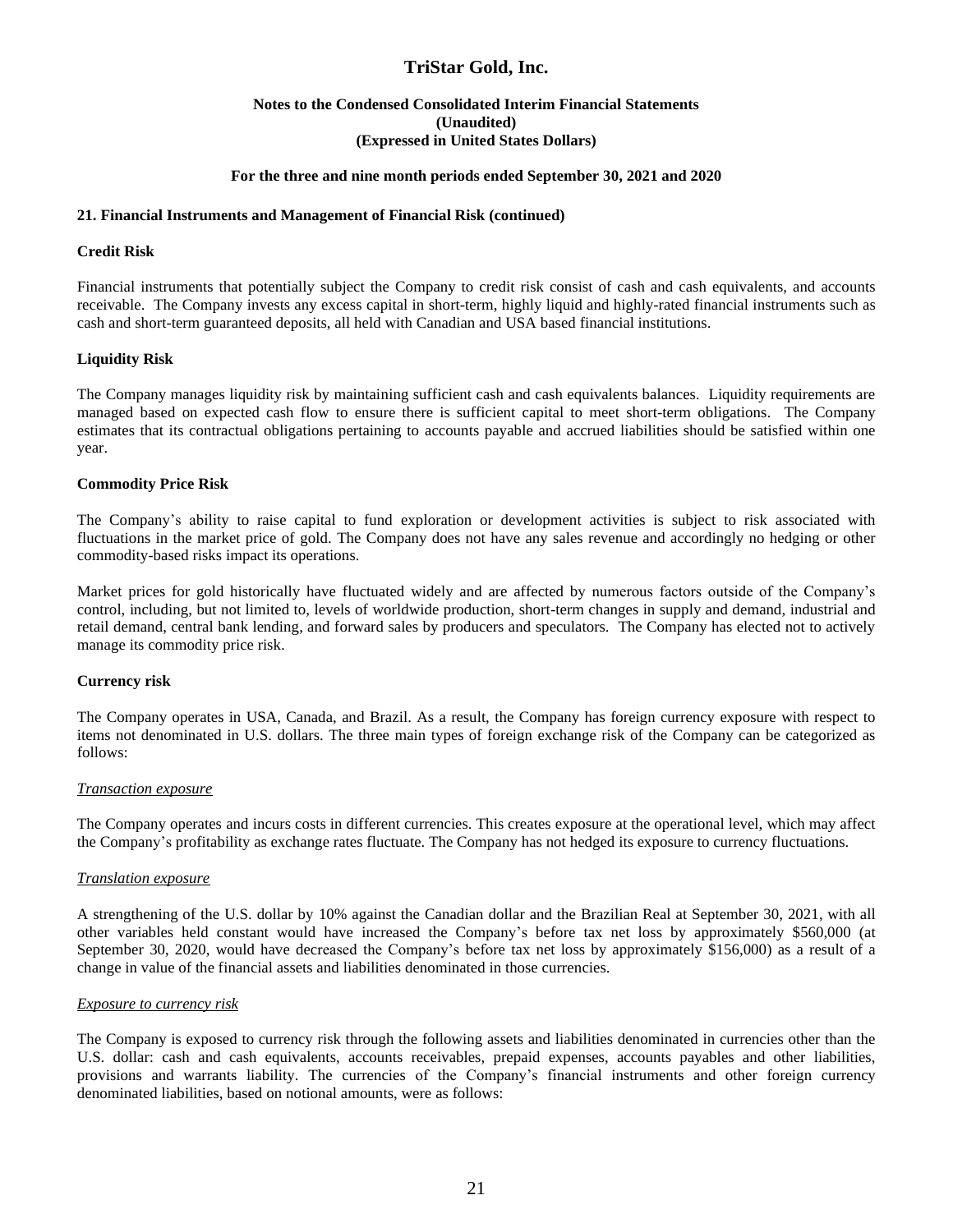#### **Notes to the Condensed Consolidated Interim Financial Statements (Unaudited) (Expressed in United States Dollars)**

#### **For the three and nine month periods ended September 30, 2021 and 2020**

#### **21. Financial Instruments and Management of Financial Risk (continued)**

|                                          | <b>September 30, 2021</b> |                 |    |                       | December 31, 2020 |                 |    |                       |  |  |
|------------------------------------------|---------------------------|-----------------|----|-----------------------|-------------------|-----------------|----|-----------------------|--|--|
|                                          |                           | Canadian dollar |    | <b>Brazilian Real</b> |                   | Canadian dollar |    | <b>Brazilian Real</b> |  |  |
| Cash and cash equivalents                | \$                        | 3,188,896       | \$ | 7,025                 | \$                | 4,668,192       | \$ | 4,189                 |  |  |
| Accounts receivable                      |                           | 8.509           |    | 1,199                 |                   | 23,267          |    | 2,303                 |  |  |
| Prepaid expenses                         |                           | 137.926         |    | 401                   |                   | 152,247         |    | 3,413                 |  |  |
| Accounts payable and accrued liabilities |                           | (14,260)        |    | (134, 327)            |                   | (50,213)        |    | (375, 650)            |  |  |
| Provisions                               |                           |                 |    | (231, 883)            |                   |                 |    | (233,205)             |  |  |
| Warrants liability                       |                           | (3,136,517)     |    |                       |                   | (3,212,827)     |    |                       |  |  |
| Net balance sheet exposure               |                           | 184,554         |    | (357, 585)            |                   | 1,580,666       |    | (598,950)             |  |  |

#### **Interest Rate Risk**

Interest rate risk is the risk that the fair value or the future cash flows of a financial instrument will fluctuate because of changes in market interest rates.

In respect of financial assets, the Company's policy is to invest cash at variable rates of interest in cash equivalents, in order to maintain liquidity, while preserving capital. The Company is exposed to interest rate risk on its short-term investments which were included in cash and cash equivalents at September 30, 2021. The short-term investment interest earned is based on prevailing one day to one year market savings interest rates which may fluctuate. Based on amounts as at September 30, 2021, a one percent change in the interest rate would change interest income by approximately \$35,000 (September 30, 2020: \$7,000). The Company has not entered into any derivative contracts to manage this risk.

#### **22. Fair Value Measurements**

Fair value is the price that would be received to sell an asset or paid to transfer a liability in an orderly transaction between market participants at the measurement date.

Fair values are determined directly by reference to published price quotations in an active market, when available, or by using a valuation technique that uses inputs observed from relevant markets.

The fair value hierarchy categorizes into three levels the inputs to valuation techniques used to measure fair value.

- Level 1 inputs are unadjusted quoted prices in active markets for identical, unrestricted assets or liabilities that the entity can access at the measurement date.
- Level 2 inputs are quoted prices in markets that are not active, quoted prices for similar assets or liabilities in active markets, inputs other than quoted prices that are observable for the asset or liability, either directly or indirectly (for example, interest rate and yield curves observable at commonly quoted interval and volatility measurements used to value option contracts), or inputs that are derived principally from or corroborated by observable market data or other means.
- Level 3 inputs are prices or valuation techniques that require inputs that are both significant to the fair value measurement and unobservable (i.e., supported by little or no market activity).

The fair value hierarchy gives the highest priority to Level 1 inputs and the lowest priority to Level 3 inputs.

As at September 30, 2021, the Company's assets and liabilities measured at fair value on a recurring basis were as follows: